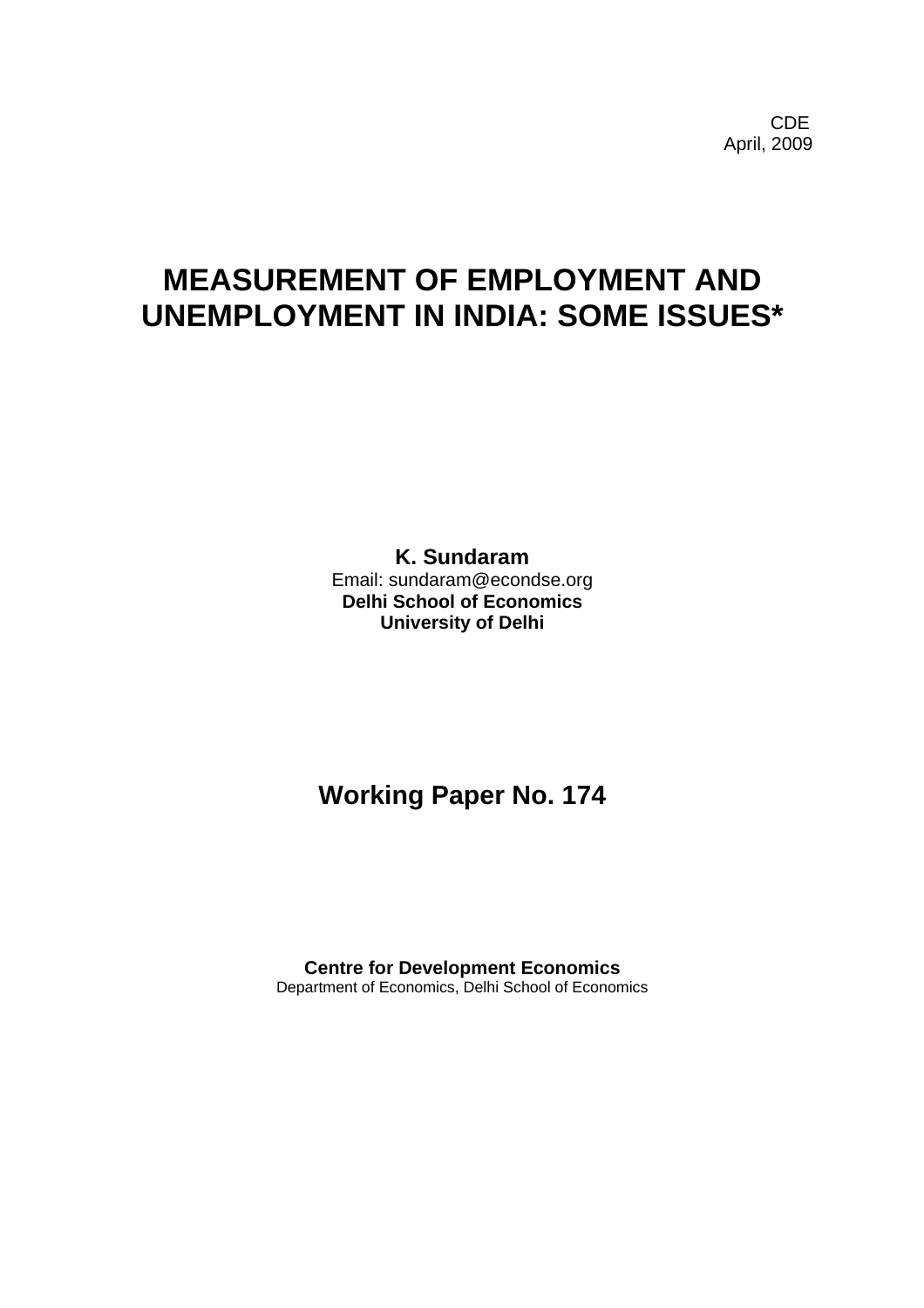## **MEASUREMENT OF EMPLOYMENT AND UNEMPLOYMENT IN INDIA: SOME ISSUES\***

K. SUNDARAM\*\*

### CENTRE FOR DEVELOPMENT ECONOMICS DELHI SCHOOL OF ECONOMICS UNIVERSITY OF DELHI DELHI 110007

(APRIL 2009)

\* An earlier version of this paper was presented at **Workshop on Conceptual Issues in Measurement of Employment-Unemployment**, at New Delhi, organized by the **National Statistical Commission**, December 18, 2008.

\*\* Retired Professor, Department of Economics, Delhi School of Economics. E-mail: [sundaram@econdse.org](mailto:sundaram@econdse.org)

*The author is grateful to Mr. Sanjeev Sharma, Senior Systems Administrator, Centre for Development Economics, Delhi School of Economics for excellent programming support. Grateful thanks are also due to Mr. Surjeet Singh, Senior Executive Assistant, Centre for Development Economics, Delhi School of Economics for excellent secretarial support.*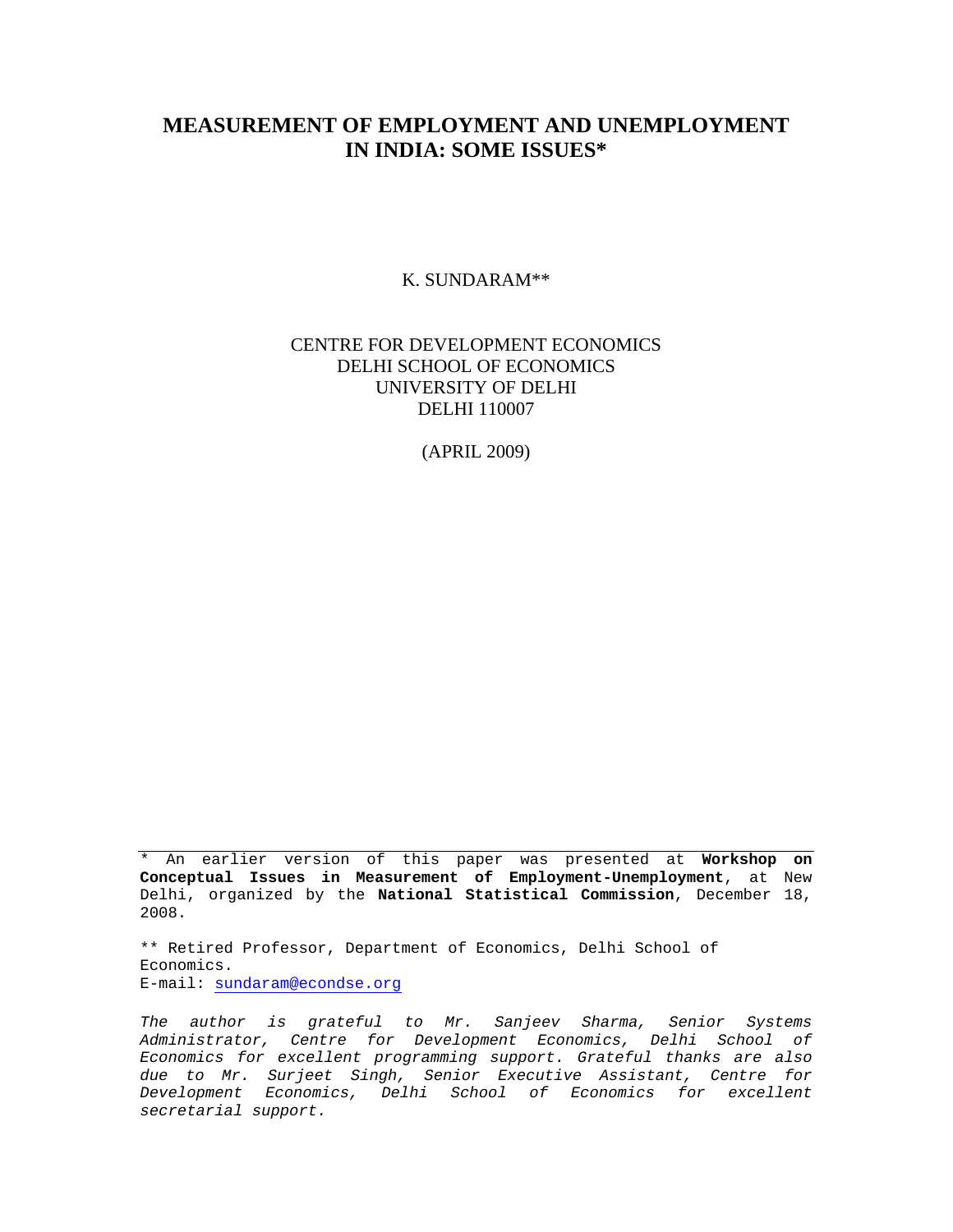This paper offers a review of the concepts and definitions used in the NSS Employment-Unemployment Surveys (EUS, for short) which have remained virtually unchanged since they were introduced in the NSS  $27<sup>th</sup>$  Round (1972-73) based on the analysis and recommendations in the Report of the Expert Group on Unemployment Estimate – better known as the Dantwala Committee Report (GOI, 1970). It also examines critically the employment-unemployment estimates derived/derivable from EUS and the use of such estimates for planning and policy.

#### **Consider first the concept of work/employment adopted in the EUS**.

Work is defined as engagement in economic activity i.e. any activity resulting in production of goods and services that add value to the national product. As per the United Nations System of National Accounts (UNSNA) 1993, **all production of goods** irrespective of whether it is entirely used for self-consumption by the producer households or it is partly or fully sold in the market and irrespective of whether its production and distribution is legal or illegal fall within the production boundary. However, in the case of **services** only those services that are at least partly marketed (with minor exceptions) fall within the production boundary. Consistent with the Indian System of National Accounts (ISNA), **in the EUS, engagement in production of goods entirely for self-consumption by the producer household is considered as economic activity and hence work only in respect of such production in the primary sector.** Further, **processing of primary products** (e.g. making butter or ghee or clarified butter from milk) **entirely for self-consumption** is also **not covered in the ambit of economic**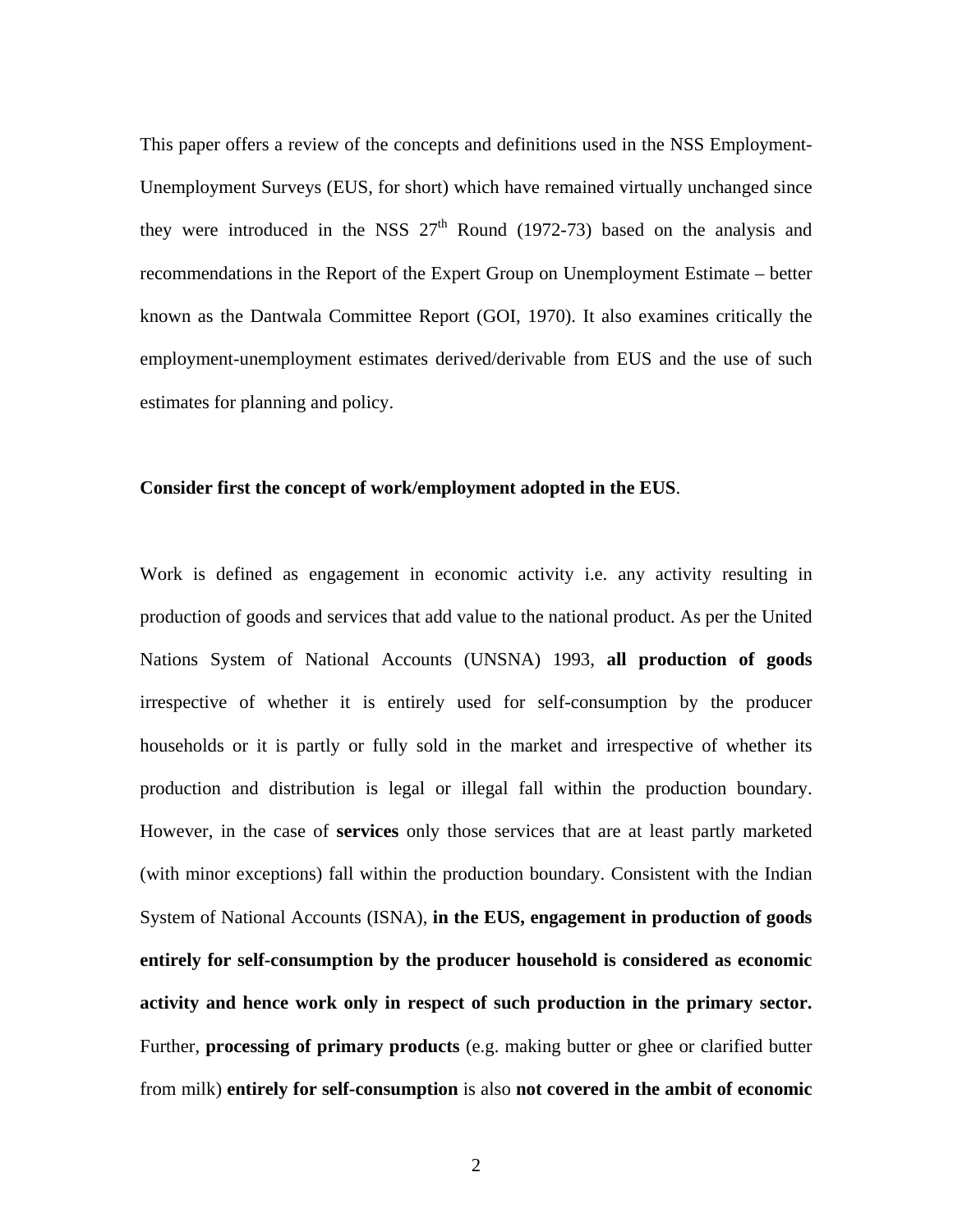activity. However, own-account construction (e.g. building of house for one's own use) is included as economic activity. Also, by convention, activities such as prostitution – which is a 'marketed service' with a clear link to earnings – are not considered as economic activities in ISNA and in the EUS. So that, as of now, the definition of work in the NSS Employment-Unemployment Surveys is not yet fully synchronized with the 1993 UN System of National Accounts.

We turn now to an examination of the employment-unemployment estimates derived/derivable from the NSS Employment-Unemployment Surveys and the use of such estimates.

Two features of the structure of work force, namely, (i) a dominant share of agricultural activities marked by seasonal variation, and, (ii) a very small share of regular wage/salary workers who may be presumed to have stability in employment characteristics, prompted the Dantwala Committee to recommend the canvassing of employment characteristics of the population over the year as a whole (i.e. with a reference period of 365 days) in addition to the current week – as was the practice till then.

Given the possibility of an individual being engaged in a multiplicity of activities over a year-long reference period, a majority time criterion was put in a place to yield estimates of employment and unemployment on the Usual Principal Status. In the first step, the population was classified as being in the labour force (LF) or outside the labour force (OLF) depending on which occupied 183 days or more in the preceding 365-days. The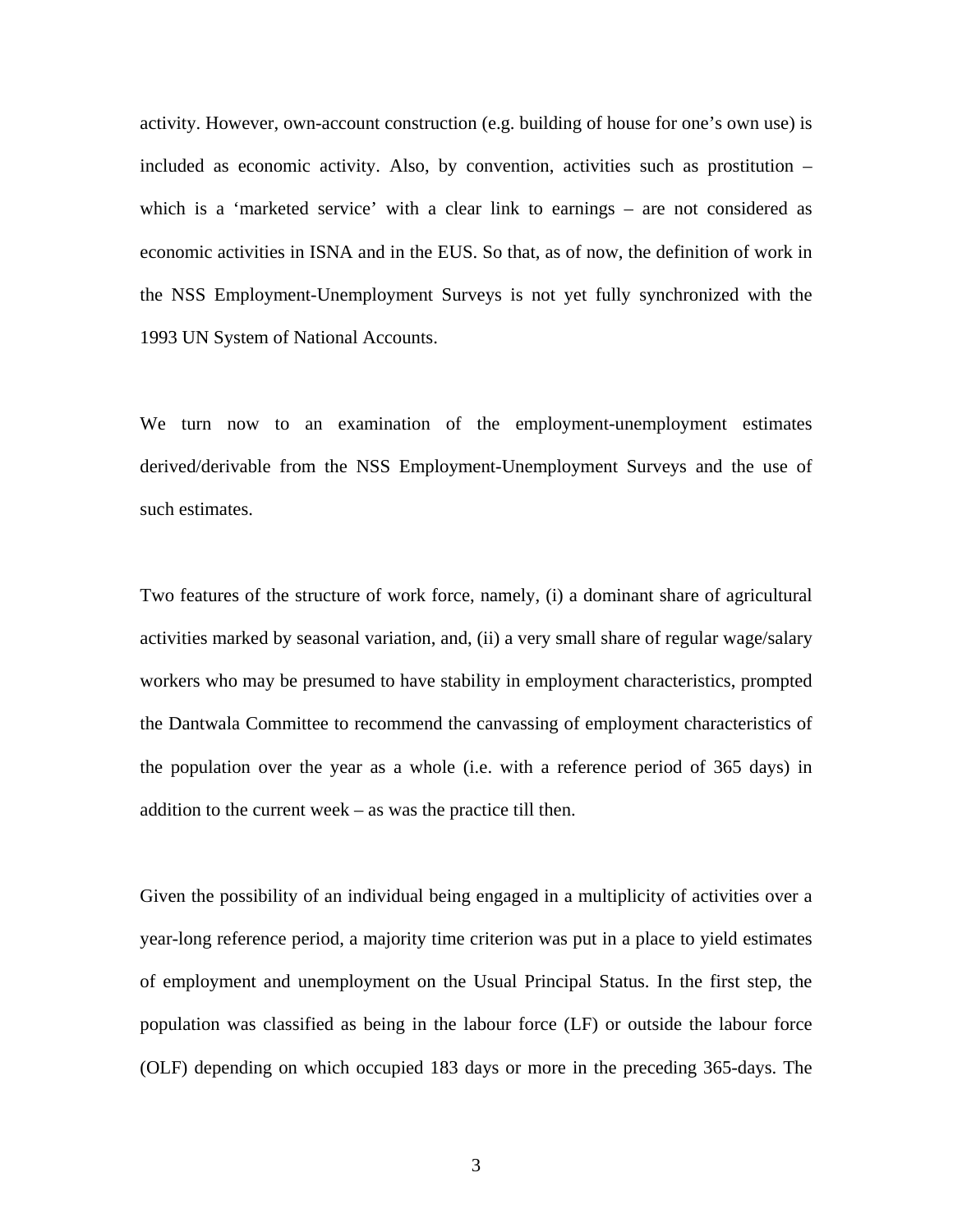majority time within the days in the labour force was used to classify those in the labour force as either employed or unemployed on the usual principal status. Further, to capture the labour input contribution of those classified either as unemployed or as being outside the labour force on the Urban Principal Status, we also have the concept of employment on usual subsidiary status – involving more or less regular work for at least 30-days in the year.

Most analysts of the employment situation in India, as well as the Planning Commission till the Tenth Five Year Plan, use the Usual (Principal plus Subsidiary) Status estimate of employment and unemployment.

An important issue here is whether we should continue to canvass questions on employment and unemployment over a long reference period of 365-days.

There, have, undoubtedly, been major changes in the structure of the economy since the early 1970s with the share of agriculture and allied activities in GDP in 2007-08 placed at less than 17.5 percent. However, what is critical in answering the question of whether we can dispense with employment-unemployment estimates on the usual status is the structure of employment at present.

Now, as per the results of the NSS  $61<sup>st</sup>$  Round Employment-Unemployment Survey (see, Sundaram, 2007), despite a significant reduction in its share in the work force, agriculture remains the principal absorber of labour force in the country. In 2004-05, agriculture had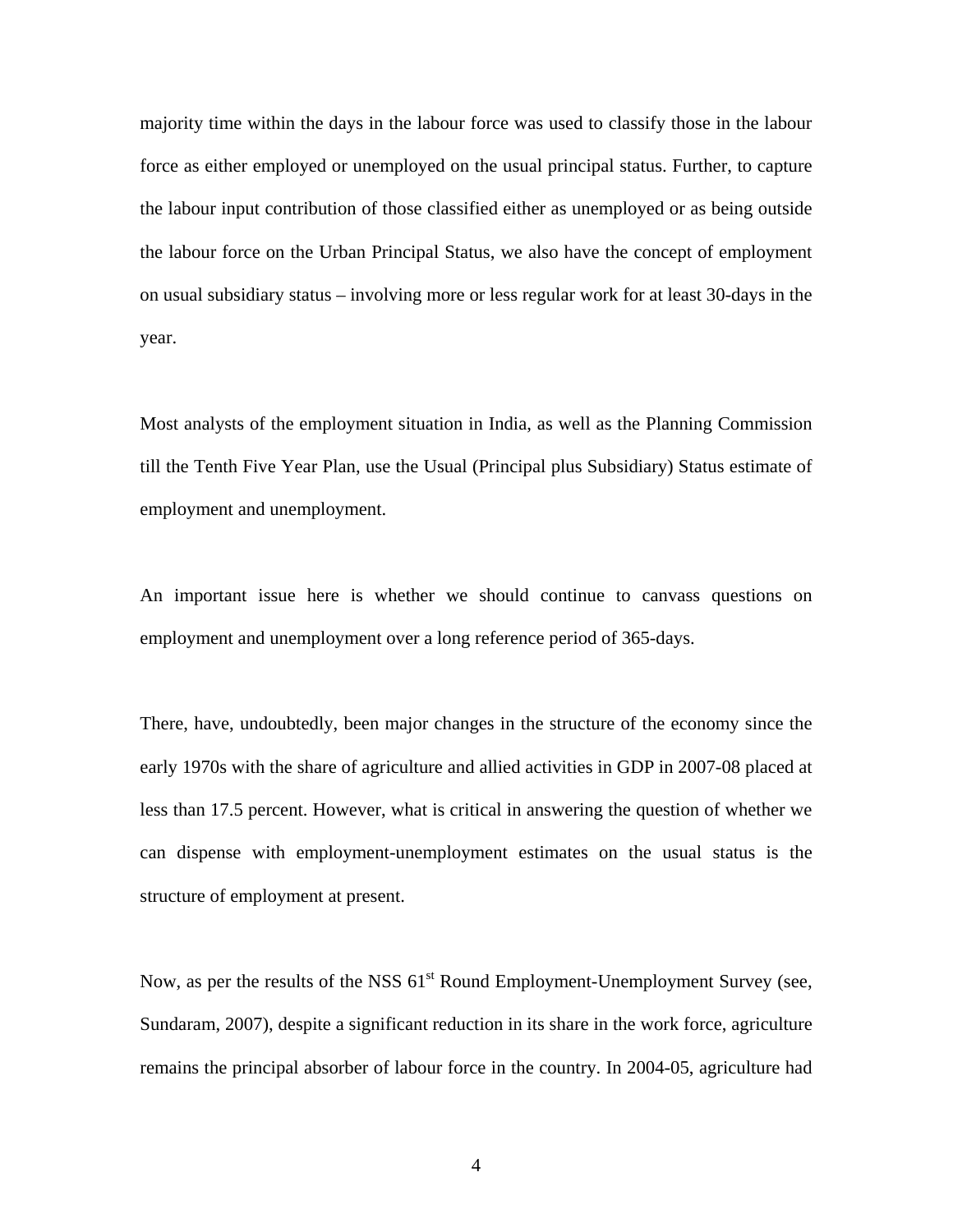a 57 percent share in the total work force, and, over the 2000-2005 period, the absolute number of workers in the sector increased by nearly 18 million or over 30 percent of the total incremental workforce.

Secondly, the share of regular wage/salary workers (or, RWS workers, for short) in the workforce continues to be relatively small – just 15 percent in 2004-05.

Further, even among the RWS workers, over time, the share or public sector has declined. Also, in recent years, we have the emergence of the phenomenon of RWS workers with short-term temporary contracts – the so called 'temporary workers' – especially in Urban India. This raises questions about the presumed stability of employment characteristics even in respect of the RWS workers<sup>[1](#page-5-0)</sup>.

It is clear from the foregoing that, despite the changes in the structure of the economy since the early 1970s, canvassing the activity status of the population on a long reference period of 365 days continues to be necessary.

Until the Tenth Five Year Plan, the Planning Commission used to present its employment-unemployment exercises in terms of the Usual (principal plus subsidiary) status estimates. Beginning with the Tenth Plan, the Planning Commission has cast its

1

<span id="page-5-0"></span><sup>&</sup>lt;sup>1</sup> This feature of the current employment scene would also suggest the need for obtaining more details about the nature of such "Temporary" contracts of workers who are classified as RWS-workers. Relevant issue here would be their spells of unemployment, if any, and the extent of "roll over" from one contract to another. Indicative of the presence of such "roll overs" is the fact that the proportion of workers who perceived their current employment to be 'temporary' is significantly smaller than those who reported themselves to be working without any written contract. (See, Sundaram, 2008).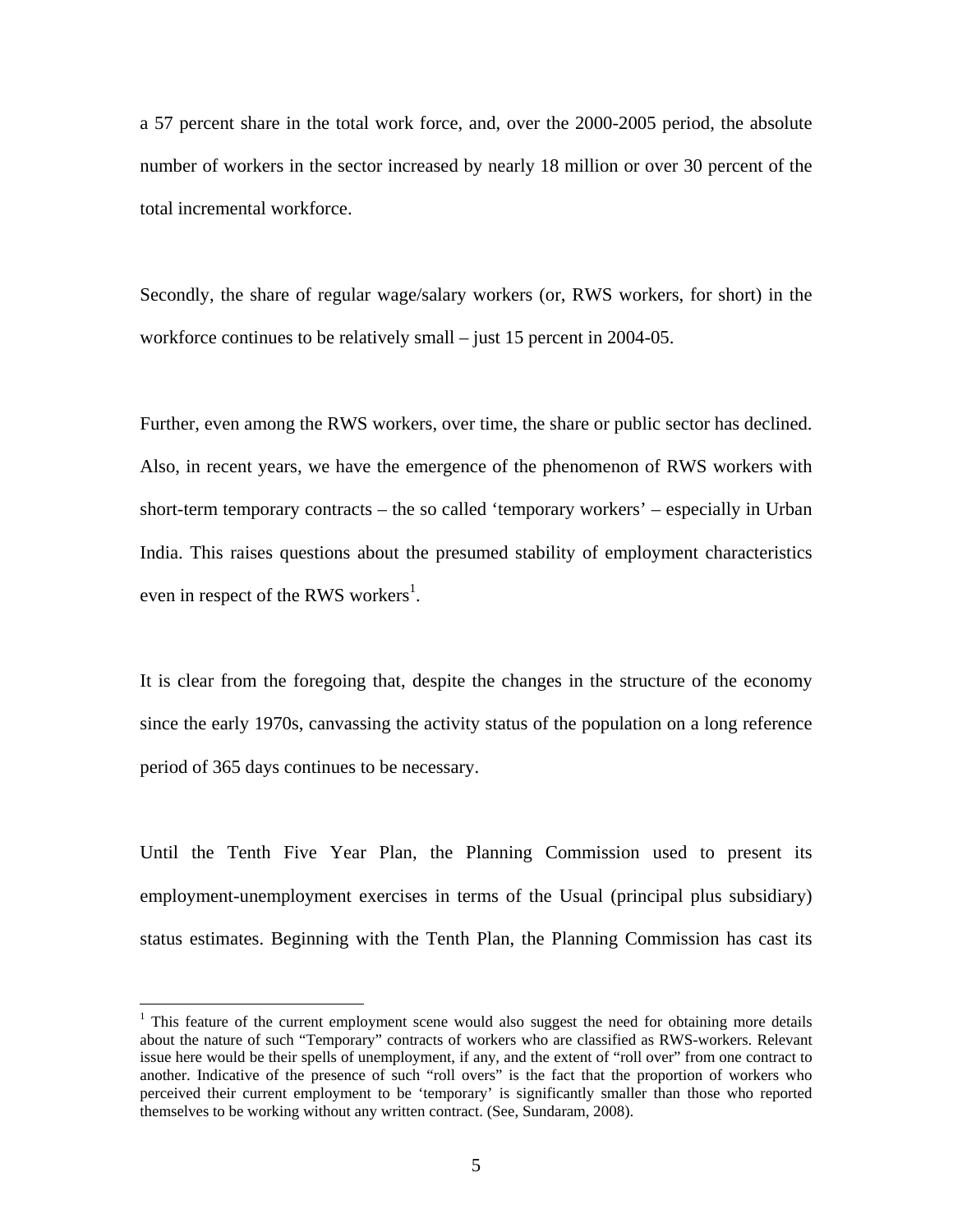employment planning exercises by reference to the employment-unemployment estimates on the Current Daily Status. This raises a number of issues and we examine them later in this paper.

Beginning with the National Accounts Statistics with 1993-94 as the base, the National Accounts Division of the Central Statistical Organization (NAD, for short) utilizes the usual status estimates from the quinquenmil NSS Employment-Unemployment Surveys for deriving the benchmark estimates of Gross Value Added (GVA, for short) in the unorganized segment of almost all of the non-agricultural sector.

The GDP contribution of the unorganized segment in each of the specified activities is derived as the product of (i) an estimate of GVA per worker in that activity drawn from the NSS Enterprise Surveys; and, (ii) an EUS-based estimate of labour input or 'jobs' in that activity.

Briefly stated, the total number of 'jobs' in a given activity – covering both the organized and the unorganized segments of the activity  $-$  is estimated as the sum of three components. First, there are the workers in that activity on the Usual Principal Status or, UPS workers, for short). The second component consists of Other UPS Workers (other than those already counted in the first component) who report subsidiary status work in that activity. The third and the final component consists of those workers in the specified activity who are workers only on the subsidiary status (or, SS workers, for short). From the sum of the three components defined above, the estimate of employment in the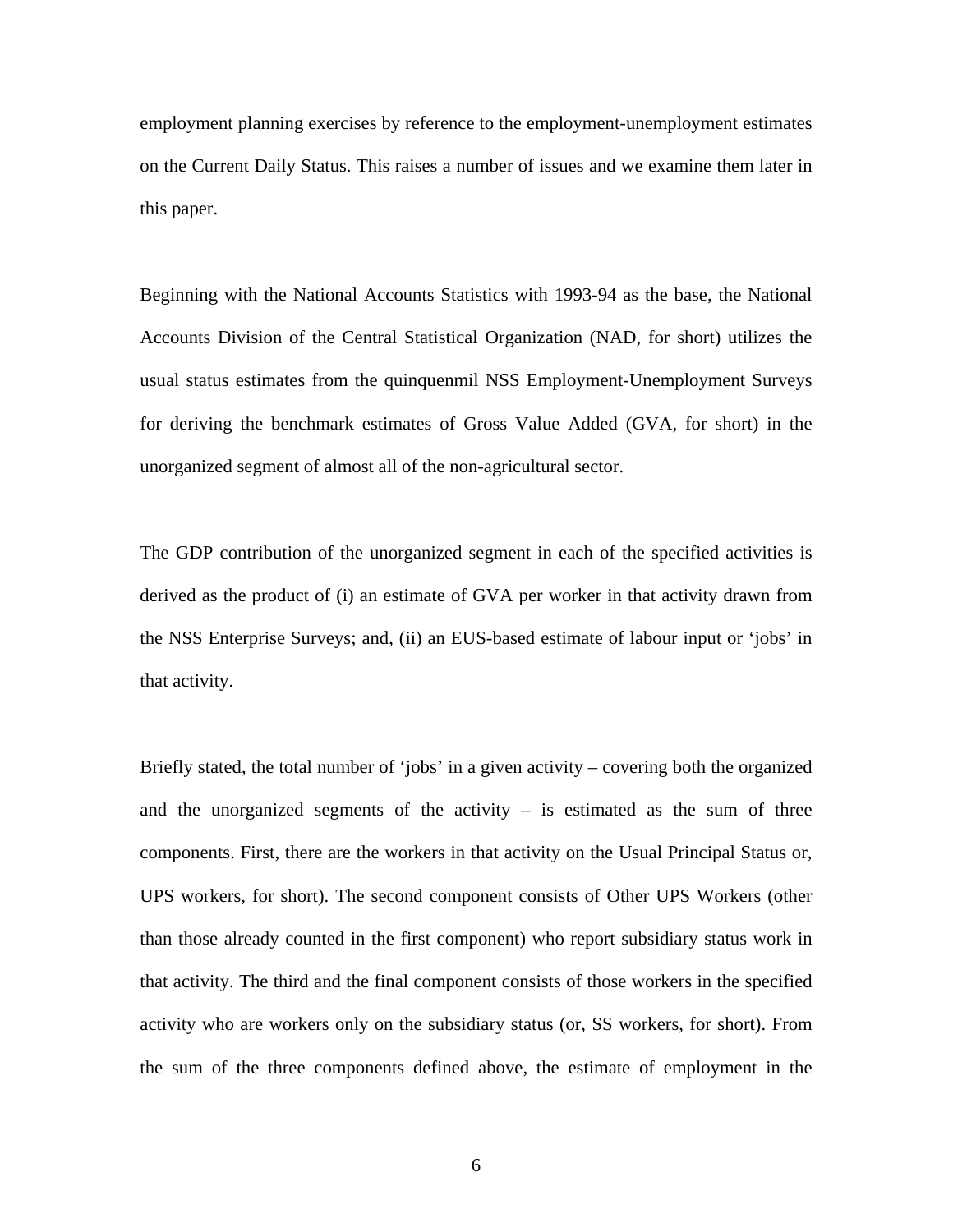organized segment (comprising of the public sector and the private sector enterprises covered under the Employment Market Information System) provided by the Directorate General of Employment and Training (DGE&T, for short) is deducted. The residual is used as the estimate of labour input in the unorganized segment of the given activity.

Before we examine some of the issues raised by the procedure outlined above of estimating the GDP-contribution of the unorganized segment of almost all of the nonagricultural sector in India, a few points need to be noted.

First, given the fact that the NSS survey-based estimates of total population are significantly lower than the corresponding estimates based on the Population Census (or, projections based on them) – by over 20 percent in Urban India – the estimate of workers on UPS and SS are obtained as the product of (i) the WFPR – estimate drawn from quinquennial Employment-Unemployment Survey; and, (ii) the Census-based estimate of population. Given that the extent of underestimation of the survey estimate relative to the Census-based estimate varies by gender and rural-urban location, the worker estimates are derived separately for rural males, rural females, urban males and urban females, and, then aggregated. Similar estimates of number of workers (or the unemployed) are derivable by gender, rural-urban location, states and regions within the states and they are aggregable on any dimension of choice.

Secondly, **the Usual Status estimates are properly defined over persons** and there are no problems in interpreting the resultant estimates in terms of the number of individuals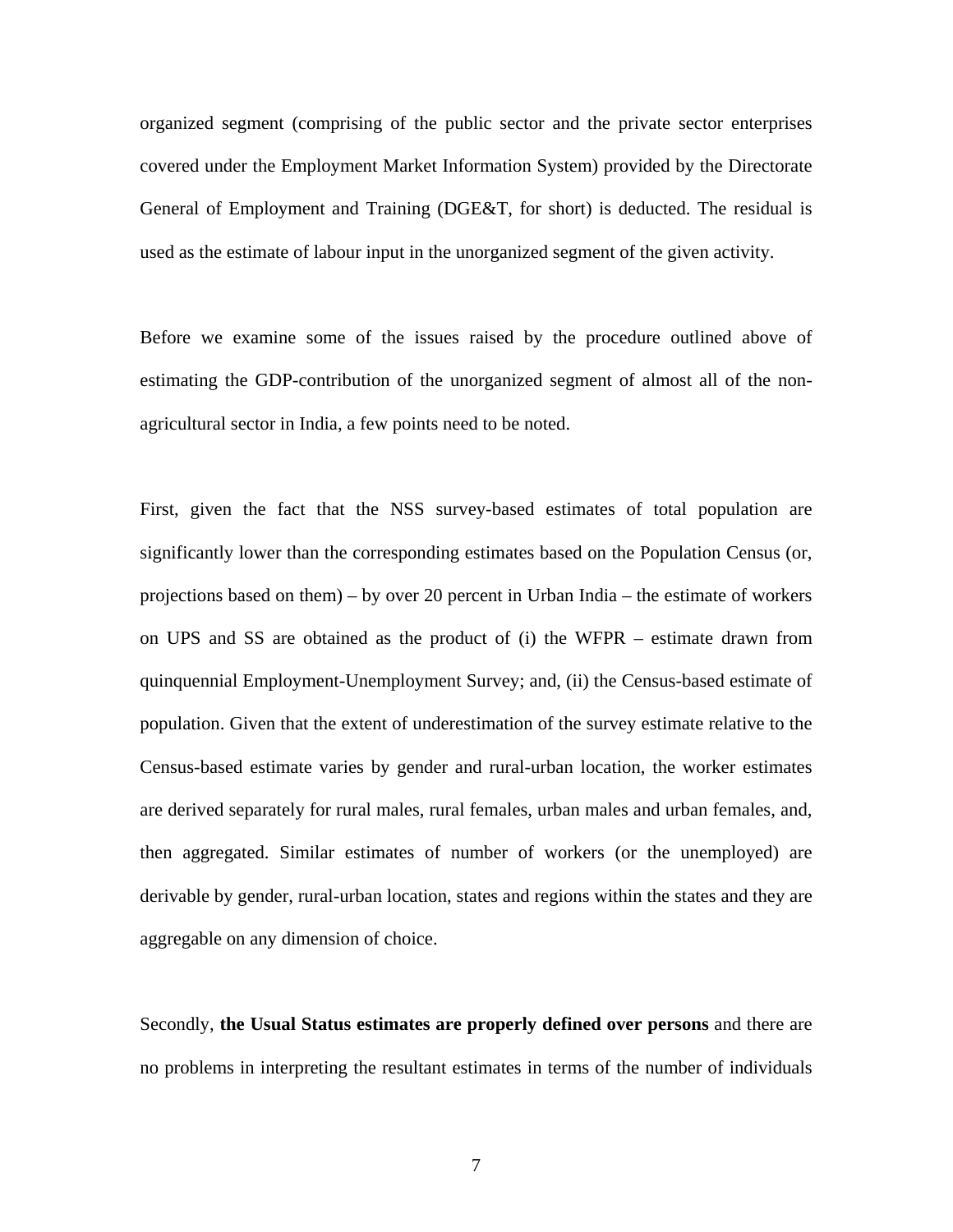who are at work or are seeking or available for work. In the context of estimation of the GDP-contribution of the unorganized segment of the non-agricultural sector as per the procedure outlined above, this feature of the employment estimates on the Usual Principal/Subsidiary Status is very important. The importance of this feature of employment estimates on the Usual Status arises from the fact that the DGE&T estimates of employment in the organized sector are also in terms of number of persons – and, not in terms of persons weeks or person days.

This fact that the organized sector employment – which is deducted from the estimate of the total "jobs" in an activity to derive the count of jobs in the unorganized segment of that activity – **is defined in terms of persons** is also relevant in assessing suggestion recently made by a team of officers of the Survey Design & Research Division (SDRD) of the NSSO that the count of total 'jobs' in an activity be estimated to by reference to **work force participation rates (WFPRs) on the Current Daily Status** (See, GOI, NSSO-SDRD, 2008). For, as we will argue later in this paper, the CDS-estimates are not defined in terms of **persons**. They yield estimates of person-days in the workforce. **And, there are serious problems in "deducting" an estimate of persons in organized sector employment in an activity from the count of total "jobs" in terms of person-days.** 

Let us consider now the issues raised by the procedure outlined above for the estimation of the GDP-contribution of the unorganized segment of almost all of the non-agricultural sector.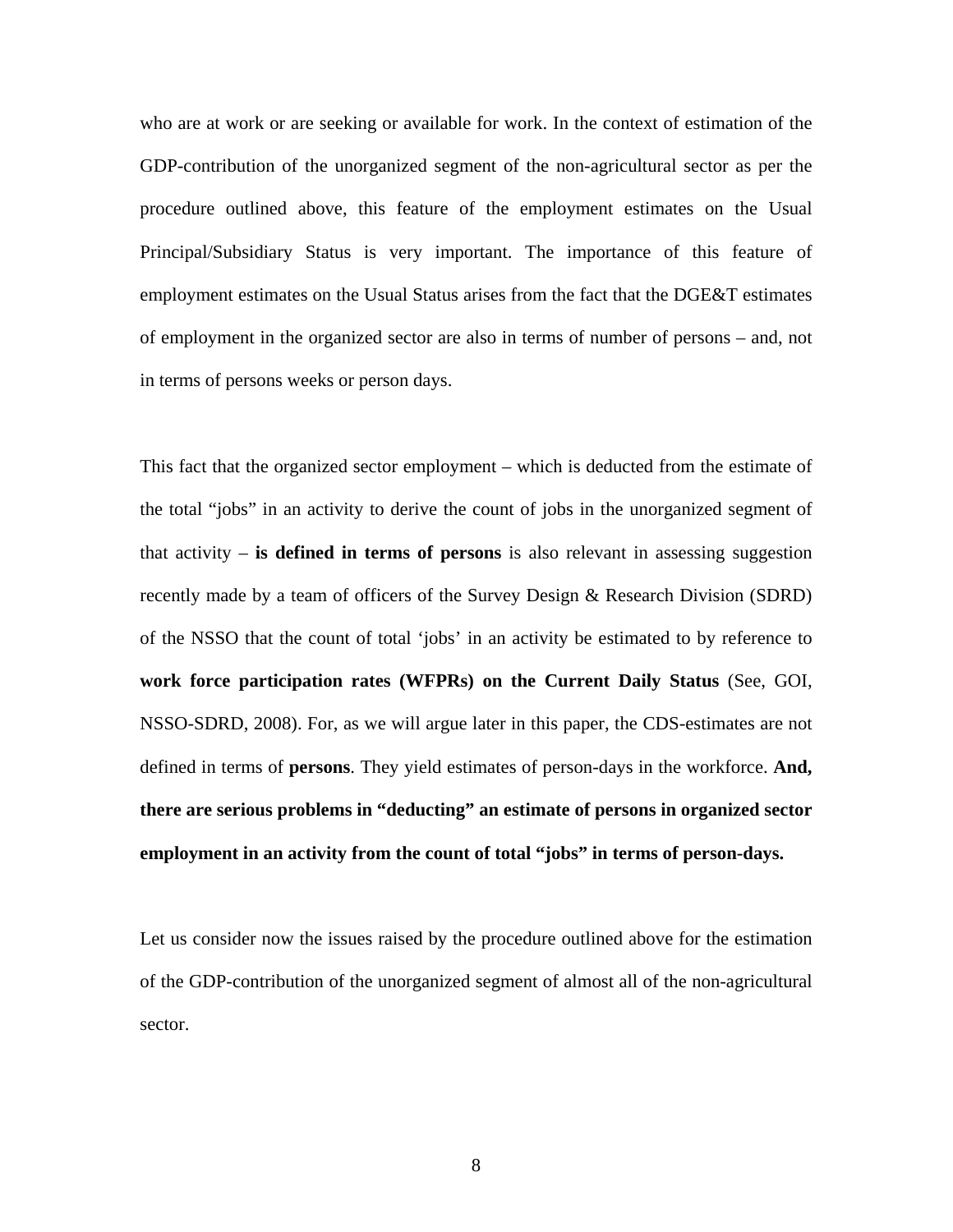As noted earlier, the estimate of GVA per worker in the unorganized segment of a given economic activity in the non-agricultural sector is drawn from the NSS (unorganized sector) Enterprise Surveys.

In the NSS (unorganized sector) Enterprise Surveys, a worker is defined as one who participates in an economic activity, either full time or part-time (working less than or equal to half of the normal working hours of the enterprise) on a fairly regular basis. Further, a worker need not mean that the same person is working continuously. It only refers to a position. Hence, the notion of 'jobs' – rather than of workers. From this perspective, the inclusion of subsidiary work of Usual Principal Status Workers in the count of 'jobs' may not pose a "conceptual" problem.

In practice, however, there is or could potentially be a problem arising from the fact that while **in the EUS the count of 'jobs' in a specified NIC-category is based on selfreporting by the worker, in the enterprise survey it is based on the reporting of employment by the enterprise/establishment.** Apart from the issue of "acknowledgement" as a worker by the enterprise - which may be an issue for the larger enterprises in the unorganized sector - there is the issue of workforce supplied by other contractor enterprises. In the case of such workers , their emoluments are treated as intermediate inputs in the NSS enterprise surveys , and, it is possible that the NIC-Codes assigned to such workers relate to that of the "Contractor Enterprise'. Potentially, this could result in a mismatch of 'jobs' in a given NIC-category based on EUS and the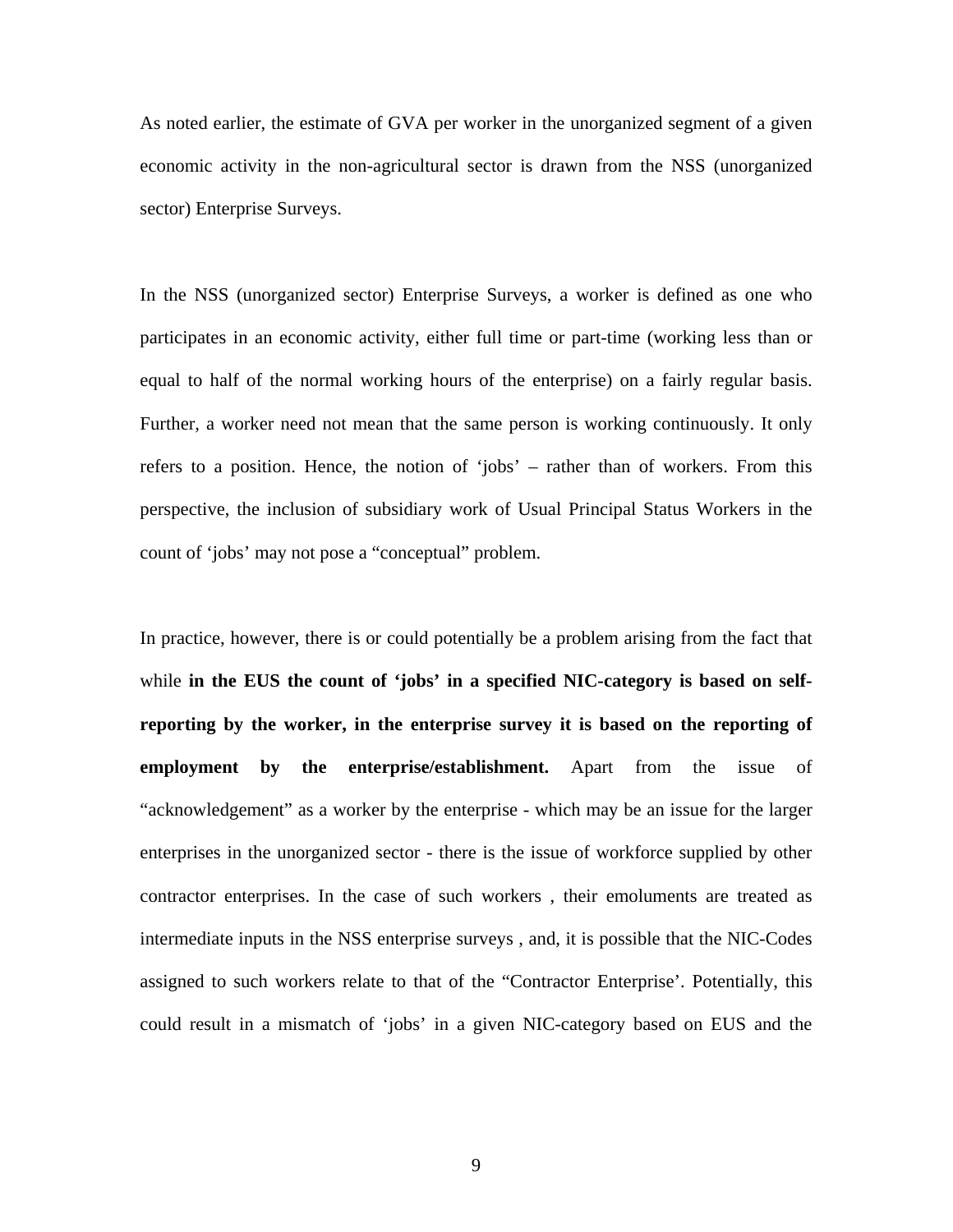estimate of GVA – per worker in that NIC-category drawn from the NSS enterprise surveys.

This problem of **mismatch between the employment estimates drawn from a household employment survey and those based on reporting by establishments is** possibly even more serious when the DGE&T estimates are used to subtract organized sector jobs from the total count of jobs to derive the estimate of Labour Input in the unorganized sector. [See, Sundaram (2008), for a set of alternative estimates of organized and unorganized sector employment based on NSS Employment-Unemployment Surveys].

In conformity with the accepted standards of labour force surveys, in all the quinquennial employment-unemployment surveys the activity status of the population surveyed is also canvassed with the 7-days preceding the survey as the reference period. In fact, detailed activity status of the sample population is canvassed in respect of each day of the 7-day reference period. Further, the provision for recording pursuit of an activity with fullintensity (4 hours or more) or, half-intensity (one hour or more but less than 4 hours), implies that an individual could be reporting two activities for the same calendar day – each with half-intensity.

The estimates of workforce and labour force participation rates on both Current Weekly and the Current Daily Statuses are computed on the information on the activity status in the 7-days preceeding the date of survey collected as stated above.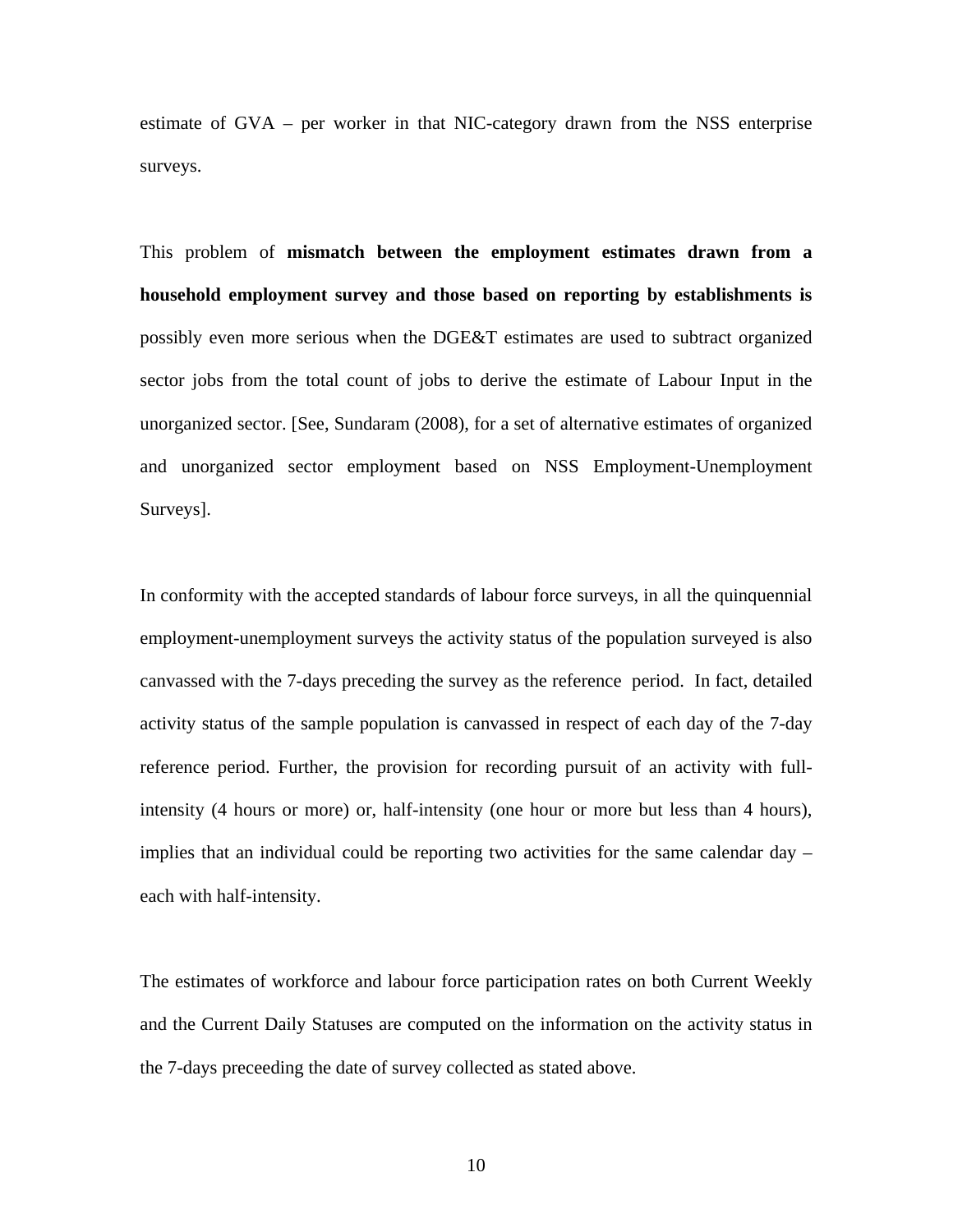The estimates on the Current Weekly Status are derived on a 'priority-cum-majority time' criteria. In terms of the three broad activity categories of workers, unemployed, and, outside the labour force, the status of being at work (even if only for one half-day in the week) has priority over being unemployed (seeking/available for work at least for one half day) which, in turn, has priority over being outside the labour force. So that, only a person who had neither worked nor was seeking/available for work even for one-hour anytime during the reference week is considered as being outside the labour force on the current weekly status. The majority time criteria comes into play in the event of multiple activities during the reference week. Later in this paper we will offer a brief comment on the concept of Modified Current Weekly Status (MCWS) which is based on the activity status for the major part of the week i.e. 3.5 days or more, which has been revived recently by Krishnamurty and Raveendran [See Krishnamurty & Raveendran (2008)].

Estimates of workforce/labour force participation rates on the Current Daily Status are derived as a **ratio** with the aggregate of days in employment (labour force) in the numerator and the total number of 'available' days – equal to seven times the population – in the denominator.

To derive the days in employment/labour force/outside the labour force that defines the numerator, we start with the observations on the activity status provided by a moving sample of persons belonging to households surveyed on different days for each of the seven days of a moving reference week. Each type of days – employed, unemployed or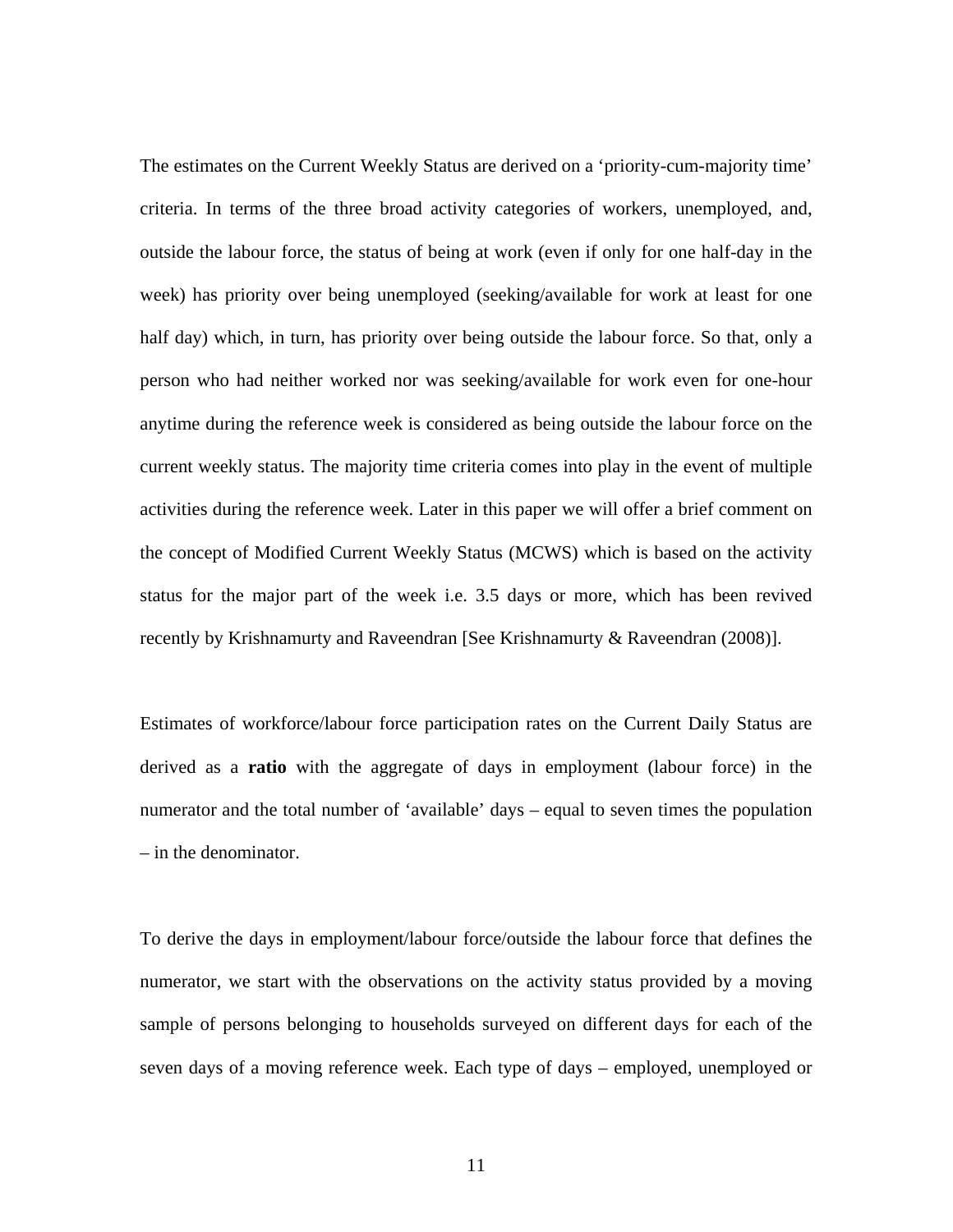outside the labour force – are summed over individuals (each having a design-based weight) and across calendar days. In this aggregation, each day of activity with 'full intensity' is counted as one full day and that with 'half intensity' as one half-day, with two such 'half-days' counted as one. So that, what we have in the numerator is the aggregation of, say, employed days of individuals whose days in employment could (and does) range from 'zero days' to all 7-days and values in between in units of half-days.

Let us illustrate this by reference to the  $61<sup>st</sup>$  Round (2004-05) estimate of Unemployment on the Current Daily Status for rural India. The numerator of the ratio, namely, **the total number of person days in unemployment for rural males is estimated at a little under 110 million.** And, with the total person days available – equal to seven times the estimated population of rural males – as the denominator, the proportion unemployed on the Current Daily Status is placed at 42 per 1000. (See GOI, 2006, p - 319).

Based on an analysis of the Unit Record Data of the NSS  $61<sup>st</sup>$  Round Employment-Unemployment Survey, we present in Table 1 the distribution of rural males and rural females by the number of days in the week they were seeking/available for work during the week and their contribution to the total unemployed person days. As can be computed from this Table, a little under 48 percent of the total unemployed person days of rural males was contributed by just 2 percent of them who reported that they were seeking/available for work on all 7-days of the reference week. At the other end of the spectrum, 92.5 percent of rural males reported that, in the reference week, they were **not** seeking/available for work even for one half-day. That is, they were unemployed for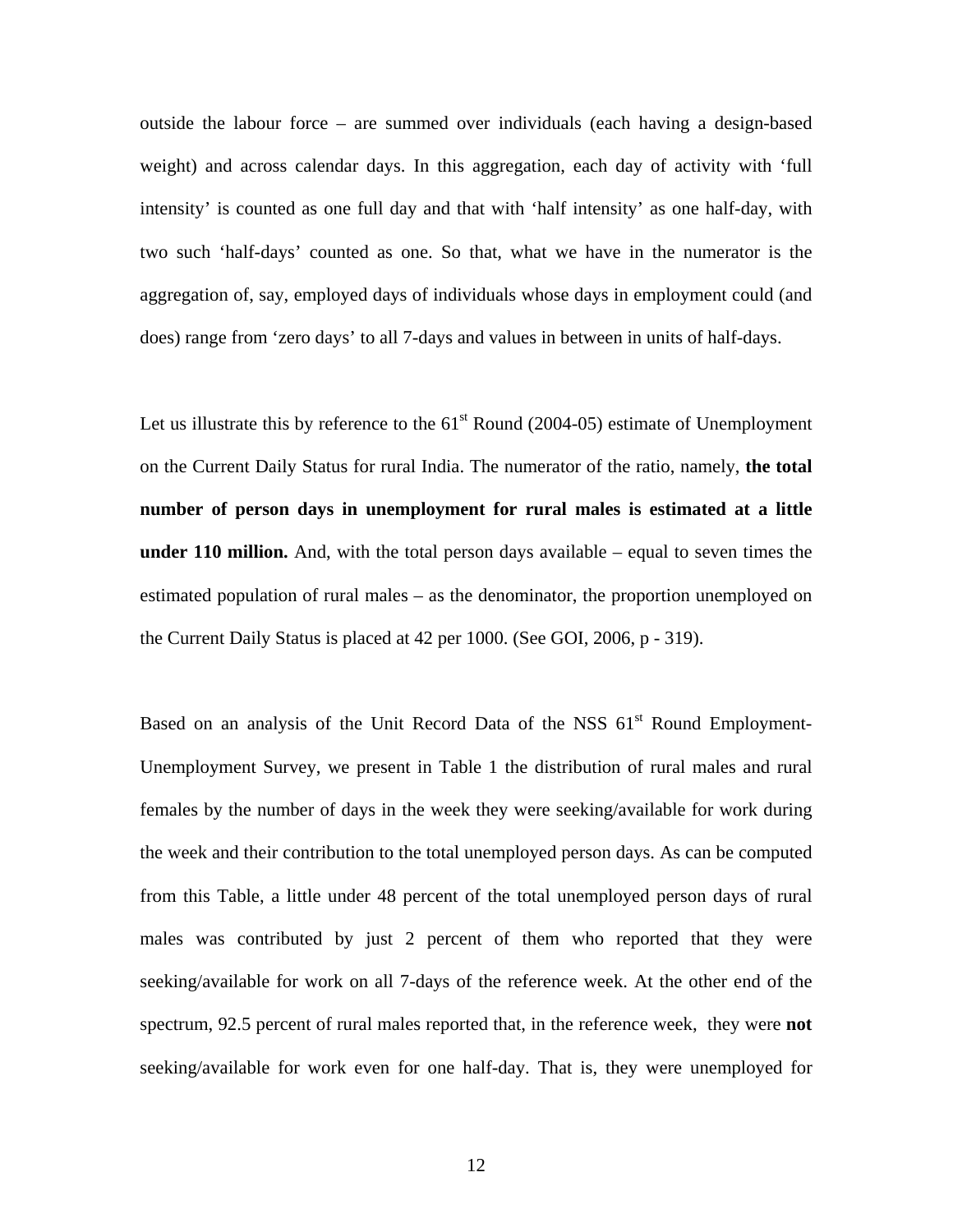Zero-days, during the reference week. Of the balance, a little under 30 percent of the total unemployed person-days was contributed by 4 percent of rural male population who reported seeking/available for work between 0.5 day and 3.0 days in the reference week, and, a little over 22 percent by 1.5 percent of rural males who reported seeking/available for work for between 3.5 and 6.5 days during the reference week. [See Table 2 for these and parallel estimates for other population segments at the all-India level].

A further analysis shows that, among rural males, little under 51 percent of those seeking/available for work on all 7-days in the reference week are those classified as **workers on the Usual Principal Status** i.e. those who had reported themselves to be in the labour force for the major part of the year with a majority of the days in labour force being economically active. [See Table 3]

We have here a clear problem of inconsistency between the characterization of the population on the Usual Status and that on the Current Daily Status. To a lesser extent, this problem is also present in respect of those classified as workers on the Usual Subsidiary Status. Among rural males, such subsidiary status workers accounted for a further 6 percent of those reporting unemployment on all 7-days of the reference week. Among rural females reporting unemployment on all 7-days of the reference week, a little over to 45 percent of them were workers on the Usual Principal Status, with a further 9 percent of them being workers on the Usual Subsidiary Status<sup>[2](#page-13-0)</sup>. [See Table 3]

1

<span id="page-13-0"></span> $2^{2}$  In order to check whether these proportions varied over the four quarters of the agricultural year 2004-05, we carried out a parallel exercise for the four sub-rounds.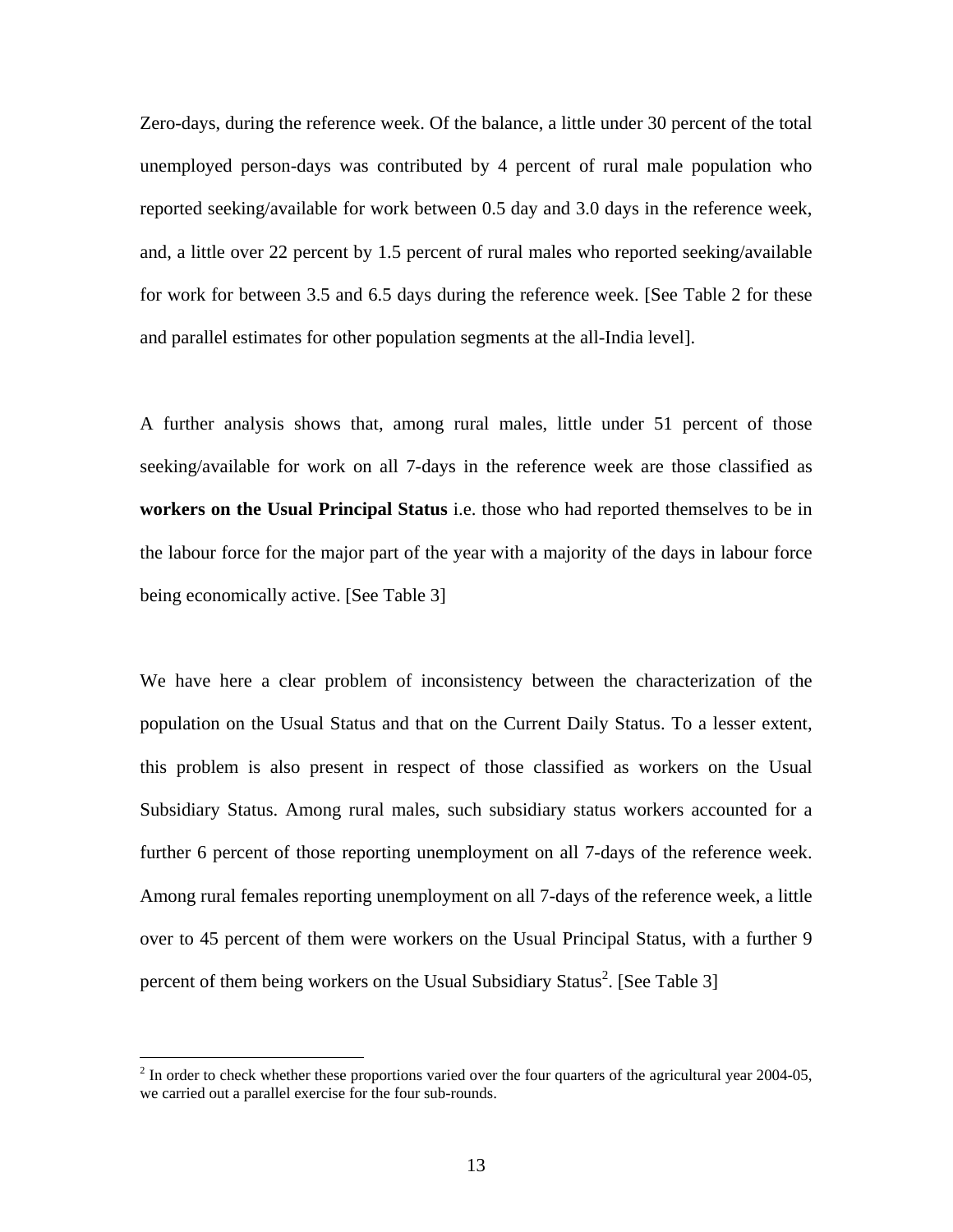The above noted problem is less acute in urban areas, with the proportion of those reporting unemployment on all 7-days of the reference week who are classified as workers on the Usual Status being 26 percent for urban males and just 17 percent for urban females. Taking both rural and urban populations together, close to 46 percent of those who reported being unemployed on all 7-days are classified as workers on the Usual Status – 39 percent on the Usual Principal Status and 6 percent on the Usual Subsidiary Status. In this context, it may be noted that close to 56 percent of the total person-days in unemployment came from those who reported being unemployed on all 7 days in the reference week.

This problem of a substantial proportion of those counted as unemployed on the current status being workers on the Usual Principal Status, illustrated above in respect of those reporting seeking/available for work on all 7-days of the reference week, becomes even more acute if we expand this analysis to all those who reported themselves to be seeking or available for work for a major portion of the week i.e. for 3.5 days or more. This would be the set of Unemployed on what Krishnamurty and Raveendran (Krishnamurty and Raveendran, 2008) call the modified current weekly status (MCWS, for short). As

In terms of the proportion of the population unemployed on the Current Daily Status (CDS), for **rural males**, at 38 per 1000, it was the lowest in the October-December quarter (sub-round 2) and the highest in the first sub-round (July-September) at 46 per 1000. For **rural females**, the proportion of population unemployed on CDS was the lowest in the July-September quarter (19 per 1000) and the highest in subround 4 (April-June) at 24 per 1000.

For both rural males and rural females, the sub-round with highest proportion of population unemployed on CDS (sub-round 1 for rural males and sub-round 4 for rural females) also records the highest proportion in the work force on UPSS (602 per 1000 for rural males and 607 per 1000 for rural males) and the lowest proportion unemployed on UPSS among persons unemployed on all 7-days of the reference week. Also, for both rural males and rural females, the lowest (highest) proportion in the WF (unemployed) on UPSS among those unemployed on all 7-days in the week occurs in the October-December quarter.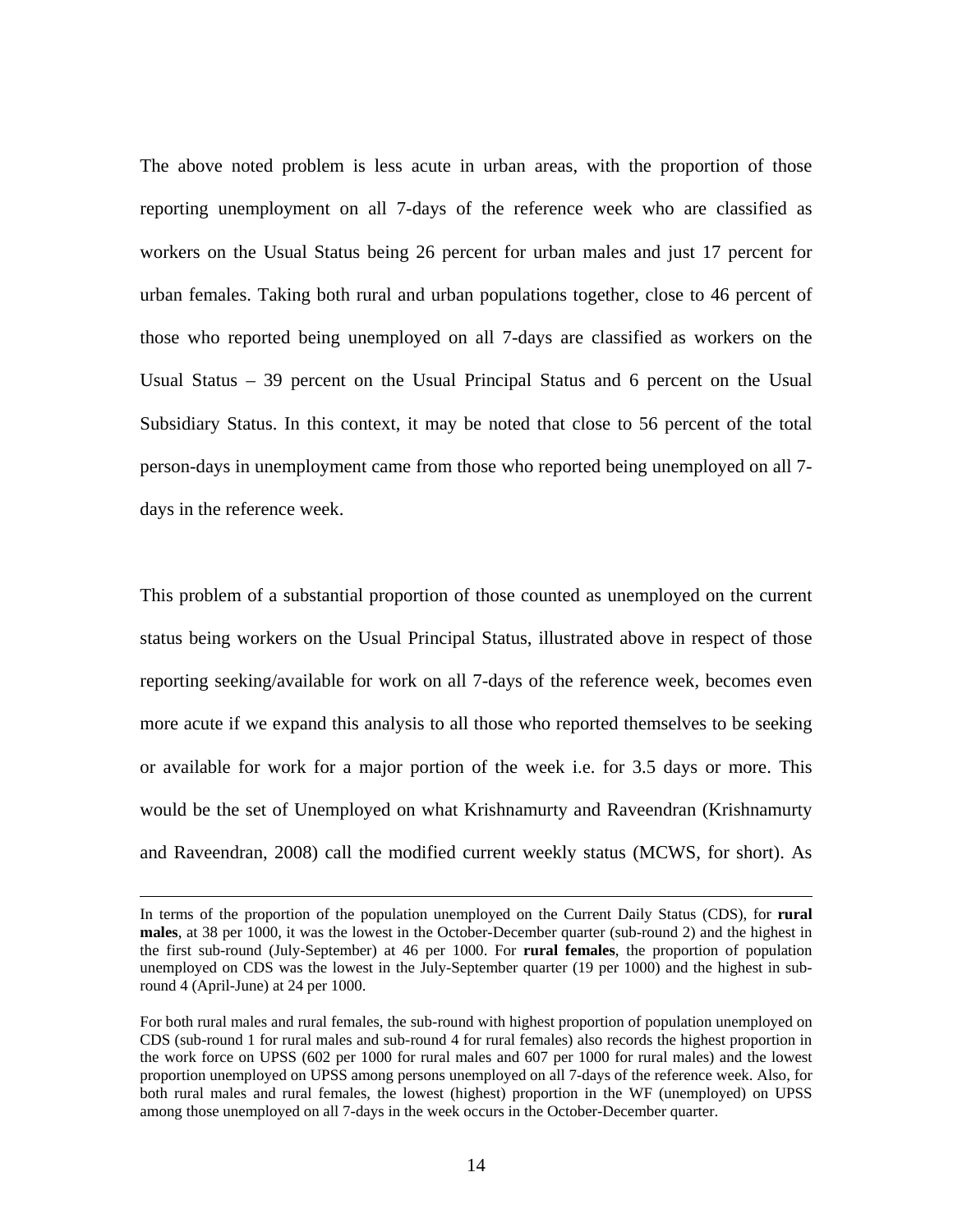can be readily seen from Table 3, in the case of rural males, for example, the proportion such unemployed on MCWS who are workers on the Usual Principal Status increases from 51 percent (in the case of those unemployed on all 7-days of the reference week) to a shade under 68 percent. This is observed across all the four population segments. So that, taking all the four population segments together, close to 57 percent of the unemployed on MCWS are workers on the Usual Principal Status. If we add those classified as workers only on the Usual Subsidiary Status, the proportion of such unemployed on MCWS who are classified as workers on the Usual Status goes up to 64 percent.

Before reverting to our discussion of employment-unemployment estimates on the Current Daily Status, a brief comment on the concept of 'Modified Current Weekly Status'. This is in fact a resurrection of an early suggestion of Late Professor Pravin Visaria. Now, the use of '3.5 days' as a cut-off value to define majority time raises a more general question: do we want/expect that people are or should be in the labour force on all 7-days of the reference week? This is not just an academic question. Our analysis shows that, in rural areas, about 1.4 percent of rural males and about 1.2 percent of rural females are reported to have worked for 3.0 days in the reference week. Further, 1.6 percent of rural male population and 0.7 percent of rural female population reported themselves to be seeking/available for work for 3 days during the reference week.

So that, adoption of , say, a 6-day week –for purposes of measuring work & unemployment—would significantly raise the size of the workforce/labourforce on MCWS.

15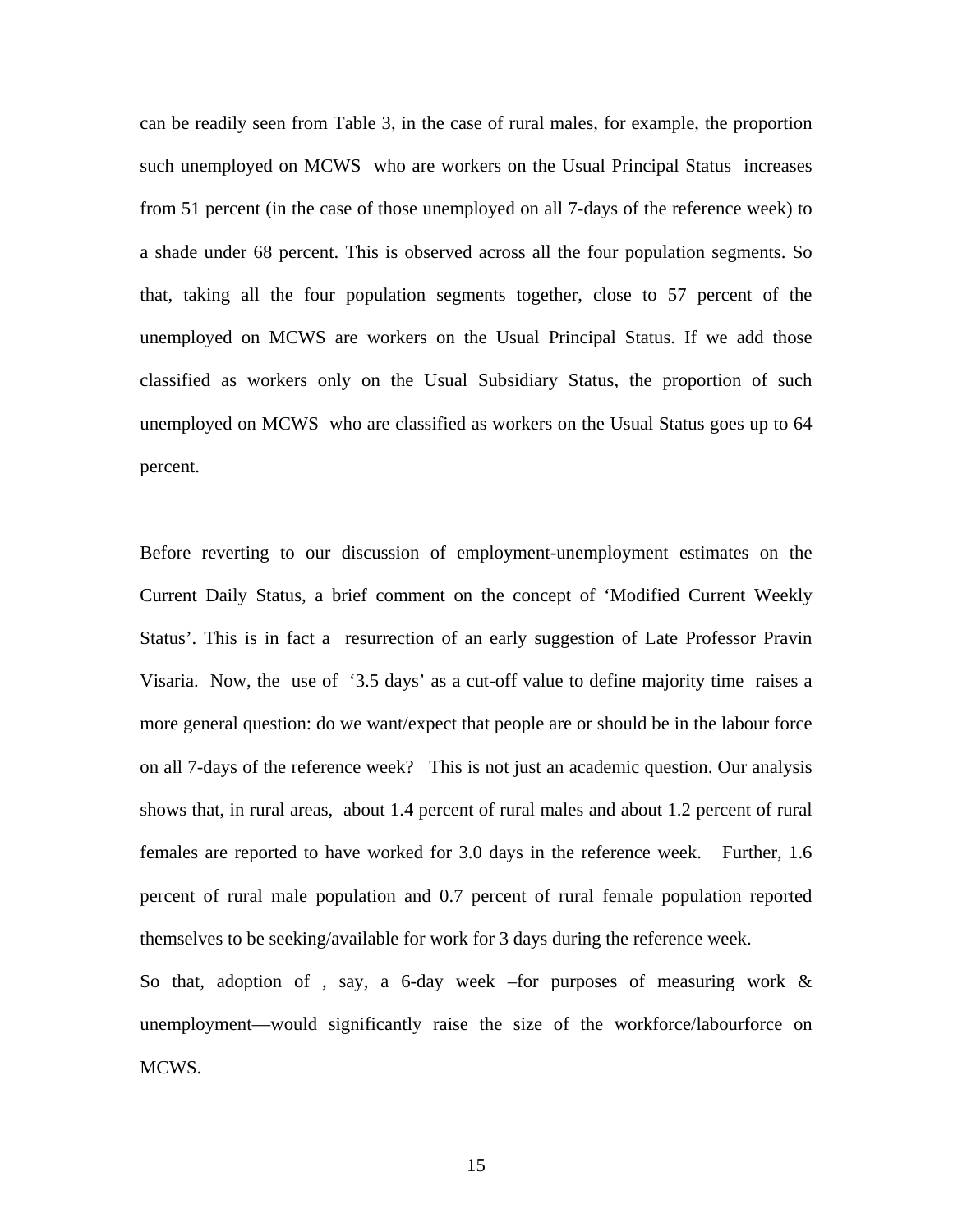A different kind of a problem of interpretation of the measures of unemployment on the Usual and Current Daily Statuses is posed by those who reported that they neither sought nor were they available for work for even one half-day during the reference week.

In the NSS Employment-Unemployment Surveys, an activity classification of the population on the Usual Principal Status is followed-up with a set of probing questions to find out whether and how many of the surveyed population at all sought work or were available for work in the preceding 365-days and, if yes, the period for which they sought or were available for work. And, tabulations based on the set of probing questions are available in the published reports.

At the all-India level, among rural males classified as self-employed on the Usual principal status a little under 82 percent (817 per 1000 to be exact) neither sought nor were available for work in the preceding 365 days. To put it differentially as per their responses to the follow-up questions, 18.3 percent of rural male who are classified as self-employed on the Usual Principal Status (UPS) sought/were available for work for at least some days on some months of the year. Now, a Usual Status x Daily Status crosstabulation by broad activity status categories shows that among the same set of rural males classified as self-employed on the Usual Principal Status, 96.7 percent of them reported zero days of Unemployment during the reference week. So that, as per their reported activity-status during the reference week only 3.3 percent of them at all reported seeking/available for work i.e. a 15 percentage point divergence in the proportion at all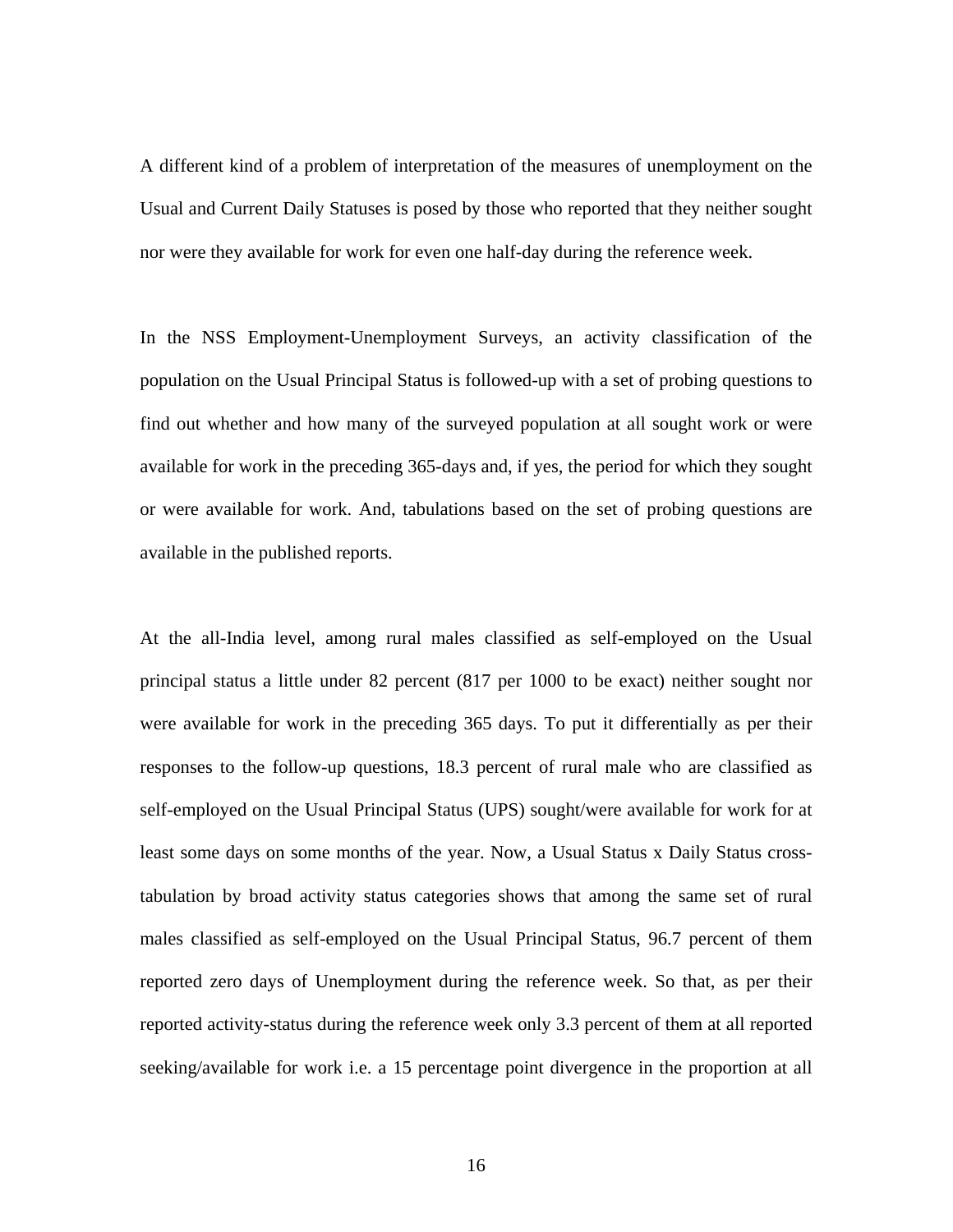seeking/available for work as between the Usual and the Current Daily Status. In the case of rural males and rural females classified as Casual Labourers on the Usual Principal Status , the proportion of such workers who reported seeking or available for work for at least 0.5 days during the reference week (30.0 percent for rural males and 25.5 percent for rural females) is significantly smaller than the proportion of the same set of workers who reported seeking or available at least for some days for some months in the preceding 365 days: by 21 percentage points for rural male casual labourers and by as much as 29 percentage points for rural female casual labourers. Table 4 presents parallel set of numbers for other activity-status categories and other population segments.

As can be readily seen, this divergence is also quite significant among self-employed urban males and, for the self-employed and casual labourers among urban females.<sup>[3](#page-17-0)</sup>

It follows from the above that a fair proportion of those who reported "zero days of unemployment" during the reference work are those who did report themselves to be seeking/available for work at least on some days on some months in the preceding 365 days. And, this proportion is sizeable for the rural casual labourers on the Usual Principal Status. At the very least, this would suggest that the claim that the estimates of unemployment on the Current Daily Status fully captures the non-utilisation of available labour time is open to some doubt.

 $\overline{a}$ 

<span id="page-17-0"></span> $3$  Except in respect of Urban males classified as Casual Labourers, directionally, all the above stated results hold even if we treat all the not recorded cases as those who neither sought nor were available for work any time during the preceding 365 days.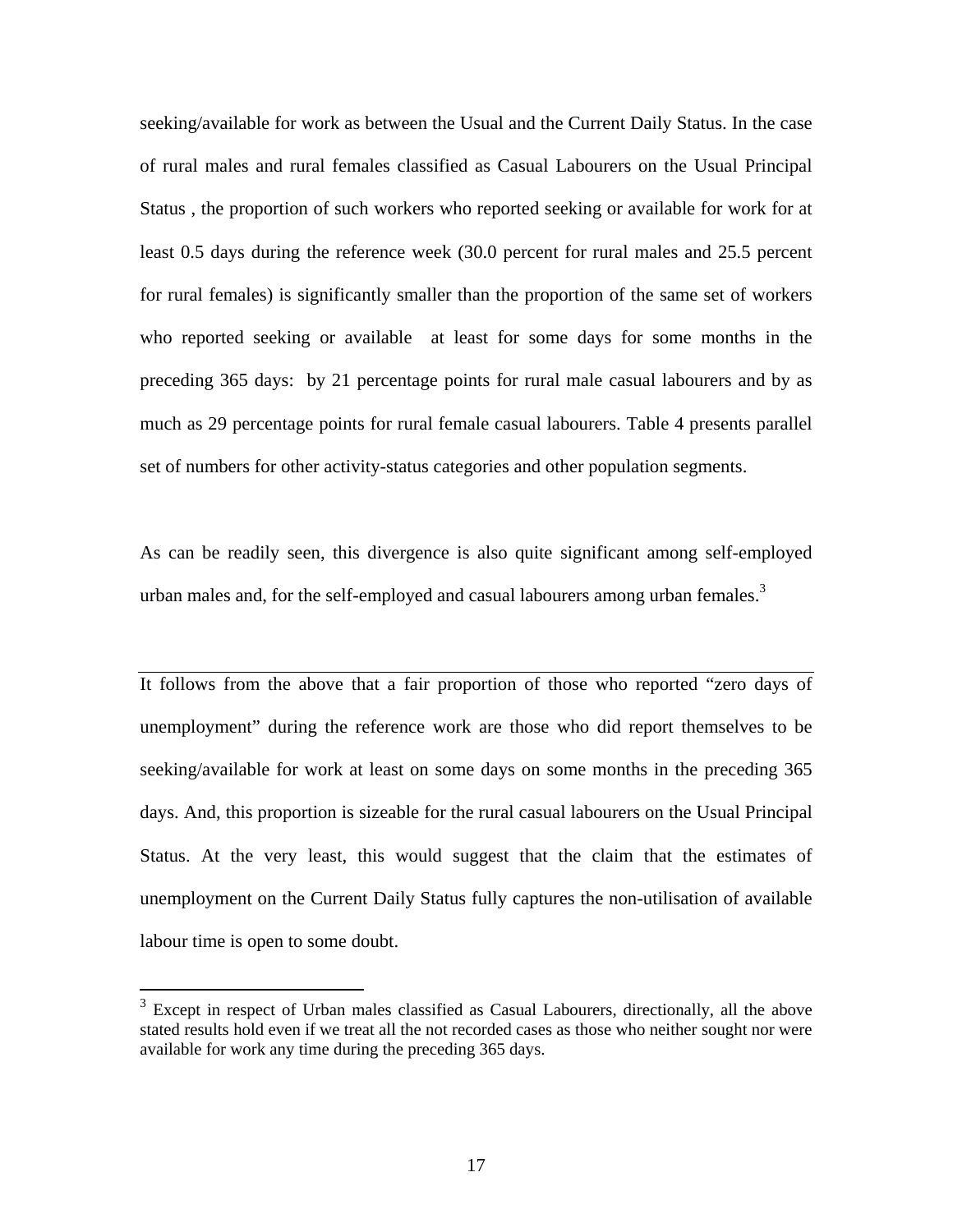It needs to be stressed that, in terms of **individuals**, the two types of problems discussed above – a proportion of those reporting unemployment on all 7-days of the reference week being workers on the Usual Principal Status and of those reporting zero days of unemployment during the reference week but reporting seeking/available for work in the preceding 365-days cannot be treated as off-setting one another.

The above leads us to examine the casting by the Planning Commission of its employment-unemployment exercises in the Tenth and the Eleventh Five Year Plan in terms of person-days of work and of person-days of unemployment. In matching the demand for and the supply of labour, **on the supply side**, the estimates of labour force person-days are derived as the product of the labour force participation rates on the Current Daily Status in a given population segment and an estimated/projected total population in that segment and summed across the population segments.

The draft Eleventh Plan chapter on Employment thus gives a figure of 36.564 million as unemployed on the Current Daily Status. As shown above, the CDS unemployment rate reflects an aggregation across individuals and calendar days of full-days and half-days of unemployment over a moving sample of seven days. As such, it may be treated as an estimate of the proportion of persons seeking/available for work on a typical day in the year.

The central question here is: can the product of the estimated population in the given population segment and the estimated proportion unemployed on Current Daily Status be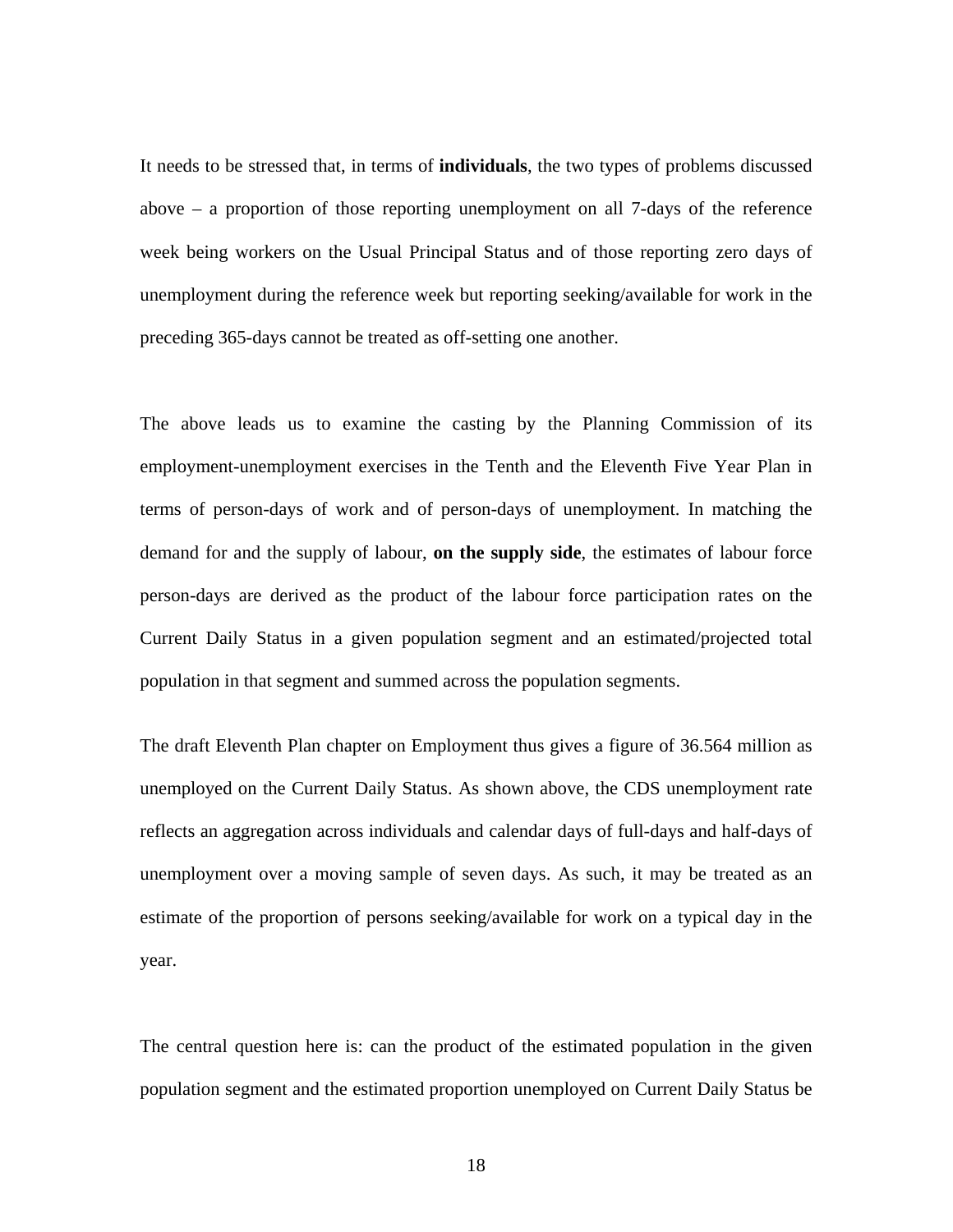treated **as the number of persons unemployed** or even as person-years of unemployment? Such an inference carries with it the implicit assumption that each individual in the labour force on the Current Daily Status is or should be in the labour force on all 365-days in the year!

From an operational perspective also, the figure of 36.564 million as the number unemployed on the Current Daily Status reported in the Plan document does not mean that so many **individuals** are unemployed on all 365-days in the year. This does not hold good even in respect of those who reported seeking/available for work on all 7-days of the reference week – about 1.75 percent of the total population as estimated by the Survey.

In striking a demand-supply balance, **this distinction between persons** in the labour force/ work force **and person-years** of work/unemployment is important because, **on the employment generation side**, **person-days of employment is an appropriate unit of account only in a limited number of activities such as NREGP or other public works**. In respect of all regular wage/salaried employment and in respect of all employment in the organized sector, the appropriate unit of account is number of persons employed.

Even in the case of activities where person-days of employment generated is a meaningful figure, we will be faced with the problem of converting them back into person-years of employment generated to be matched against the supply of labour

19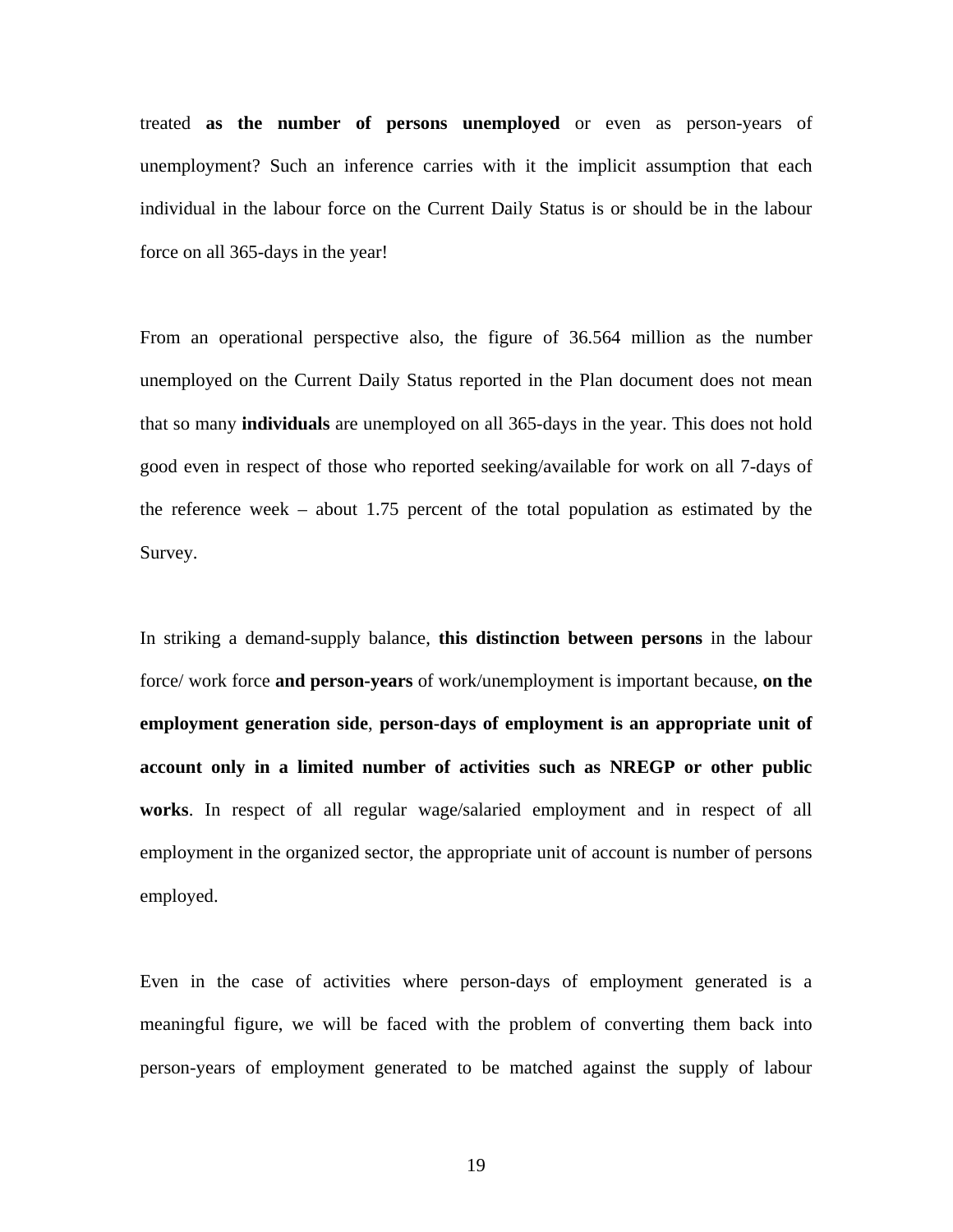specified in terms of persons. The question is: how many person-days constitute a person year? Is it 273-days – as in the Revised Draft Sixth Five Year Plan – or 300 days or 365 days? Since on the supply side one person-year is, implicitly, specified as 365-days, even the use of a 300-days norm to convert person-days of employment generation say, under NREGP, into person years of labour demand, would overstate the generation of employment relative to the supply of labour on CDS-basis.

As far as the labour and employment exercises in the Eleventh (and, subsequent) Five Year Plan(s) are concerned, in our judgment these are best carried out in terms of labour force (workforce) participation rates on the Usual (Principal plus Subsidiary) Status (UPSS, for short). It may be noted that this was also the approach adopted by the Task Force on Employment Opportunities (GOI, 2001), as well as in all the Five Year Plans since the early 1970s up to and including the Ninth Five Year Plan..

In arguing for the use of UPSS-based estimates in our employment planning exercises, there is no presumption either that those in the workforce on UPSS are at work throughout the year or that the unemployed on UPSS are unemployed throughout the year.

Relying on published tables based on the follow-up questions to workers on the Usual Status, it is seen that roughly 25 percent of UPSS workforce in rural India and between 11 to 14 percent of UPSS workforce in Urban India were without work for at least one month in the 365 days preceding the Survey **and** were seeking or were available for work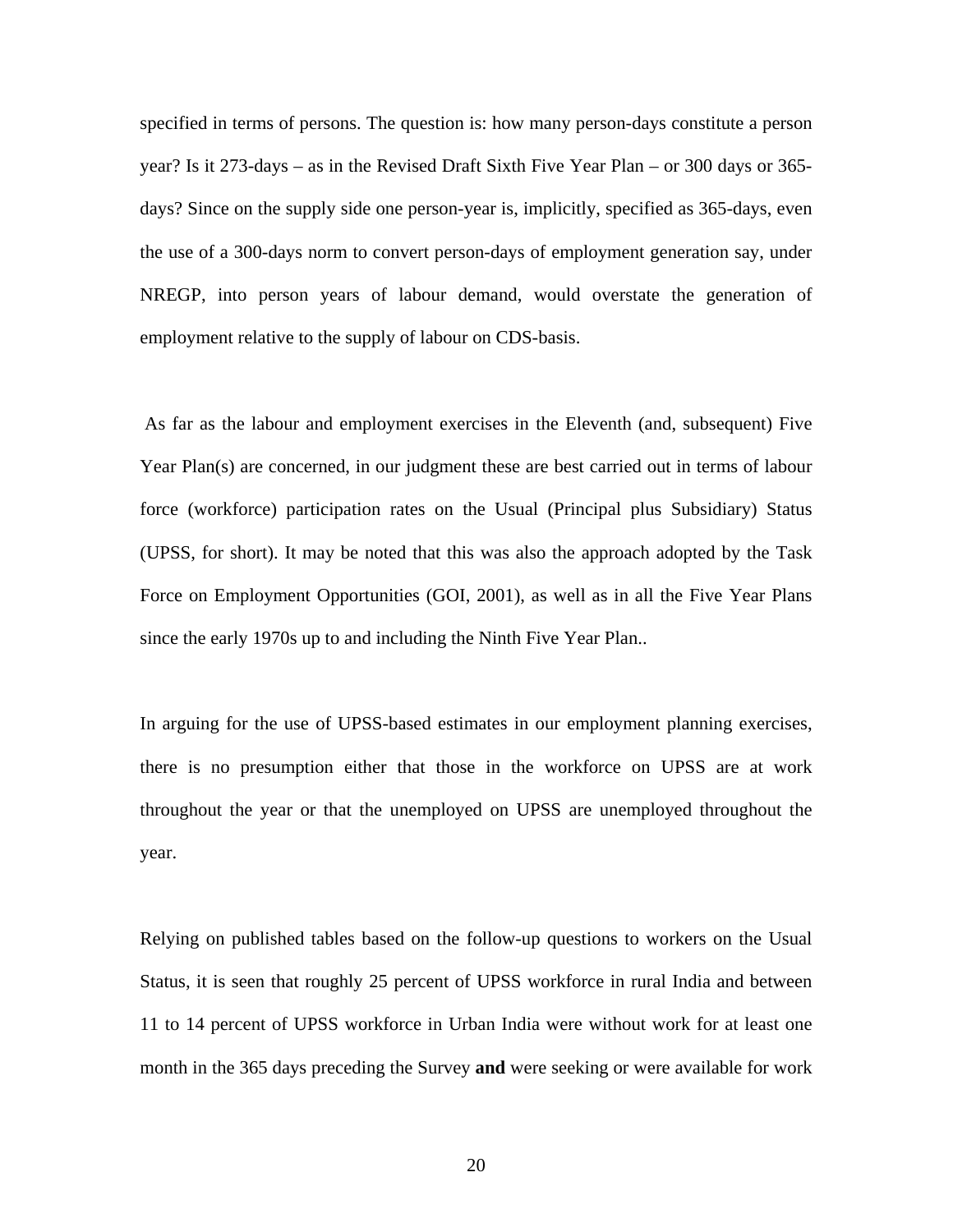at least for some days for one or more months during the year. As one would expect, this problem is particularly acute for those classified as Casual Labourers on UPSS. Thus, close to or above 50 percent of such workers in rural India and between 40 (males) and 44 (females) percent of Casual Labourers in Urban India reported themselves to be without work for at least one month and to be seeking/available for work for at least some days in the month(s) they were without work. This problem is the least for the RWS-Workers – between 4 to 5 percent for male workers and between 6 to 7.5 percent for female workers. Among the self-employed workers this problem is more widespread in rural India (between 7.50 and 11.00 percent).

From the perspective of employment planning, the above-noted information, while relevant, needs to be sharper and more focused. What the planner needs to know is how many persons are seeking or available for work for how many days during the different quarters of the year. This, we believe, can be obtained by appropriate changes in the reference period of the set of follow-up questions currently canvassed.

The broad conclusions derivable from our review of the concepts and definitions used in the NSS Employment-Unemployment Surveys and of the estimates derivable there from and the use thereof in our planning exercises may be summarized below:

(i) Further steps are needed to synchronize fully the definition of work adopted in the NSS Employment Surveys with the 1993 UNSNA;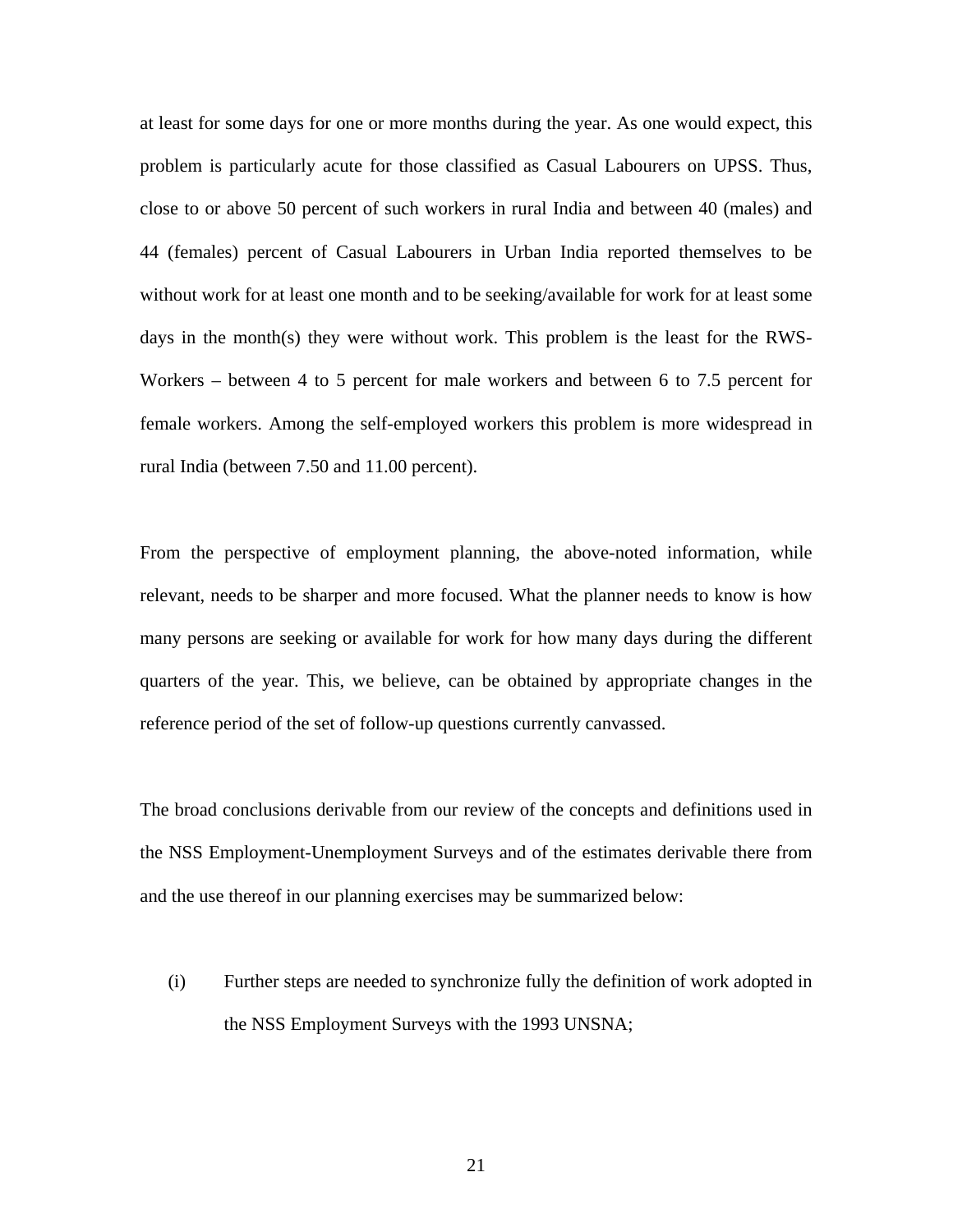- (ii) The use of the EUS-based count of "jobs" in the estimation of GDP in the unorganized segment of almost the entire non-agricultural sector poses no conceptual problemsHowever, the problems of matching the count of "jobs" from the household survey with employment in the organized sector based on reporting by establishments and the possible mismatch of NIC-Categories arising from workers supplied by 'contractor' enterprises, remain;
- (iii) The changes in the structure of GDP and of employment, while being quite substantial, are yet inadequate to give up the canvassing of the activity status of the population on the Usual Status. In fact, given the problems with the interpretation and use of the employment estimates on the Current Daily Status for employment planning and policy exercises discussed above, which are also carried over in the recently revived concept of Modified Current Weekly Status, the estimates based on the Usual Principal plus Subsidiary Status, with some additional characterization remain the best option for employment planning and policy analysis.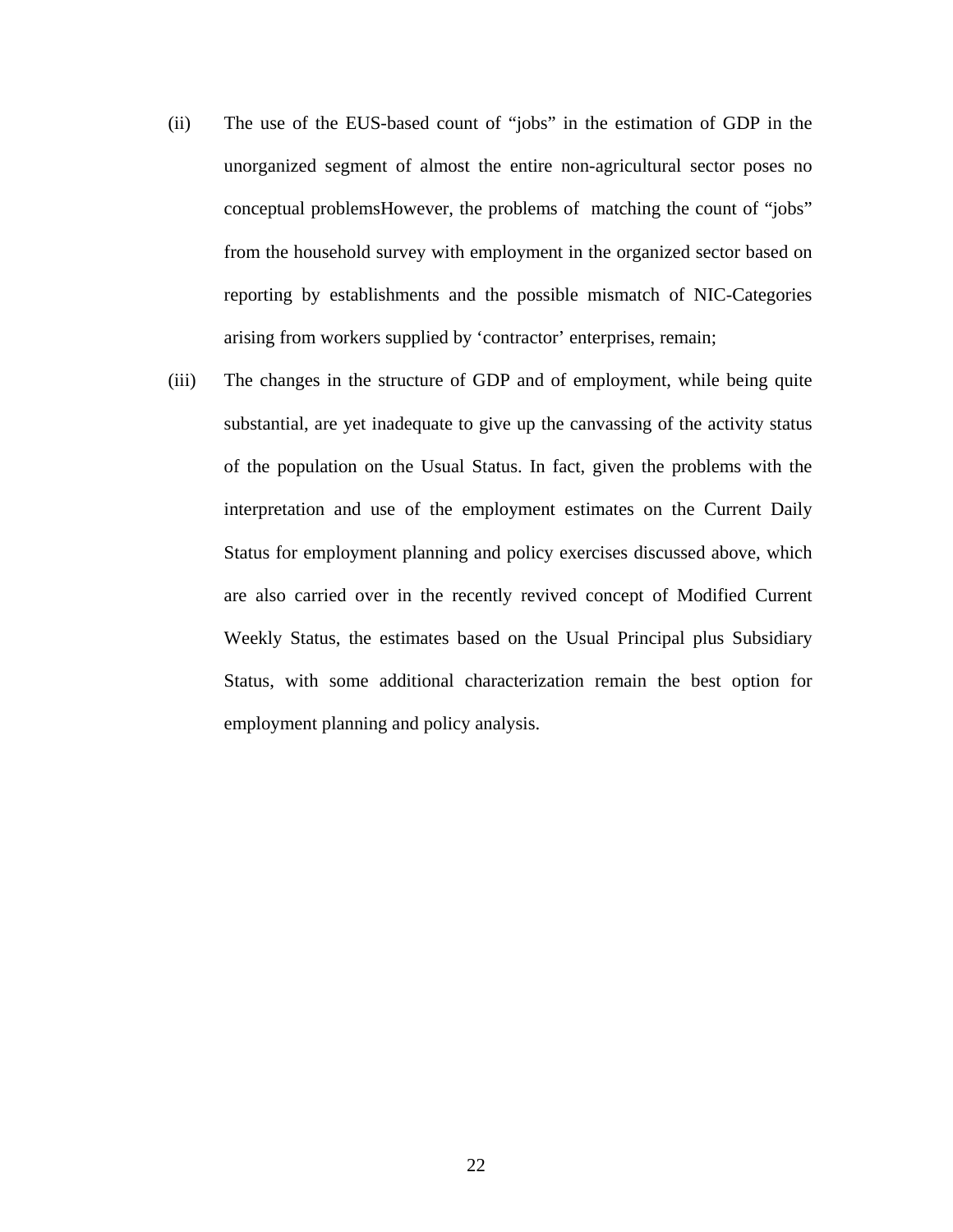## **References**

- 1. GOI (1970): Report of the Expert Group on Unemployment Estimates (Dantwala Committee), Planning Commission, New Delhi.
- 2. GOI (2001): Report of the Task Force on Employment Opportunities (Chairperson: Montek S. Ahluwalia), Planning Commission, New Delhi.
- 3. GOI (2006): Employment-Unemployment Situation in India, 2004-05, Report No. 515, Part I & II, National Sample Survey Organization, New Delhi.
- 4. GOI, Survey Design and Research Division, National Sample Survey Organization, (2008), "Review of Concepts and Measurement Techniques in Employment and Unemployment Surveys of NSSO", paper presented at the Workshop on Conceptual Issues in Measurement of Employment-Unemployment, Delhi, 2008, organized by the National Statistical Commission.
- 5. Krishnamurty. J and G. Raveendran (2008): "Measures of Labour Force Participation and Utilization", January Working Paper No. 1, National Commission for Enterprises in the Unorganized Sector, New Delhi.
- 6. Sundaram. K (2007): "Employment and Poverty in India: 2000-2005", Economic and Political Weekly, July 28, 2007.
- 7. \_\_\_\_\_\_\_\_\_\_\_ (2008): "Employment, Wages and Poverty in the Non-Agricultural Sector: All-India, 2000-2005", Economic and Political Weekly, May 31, 2008.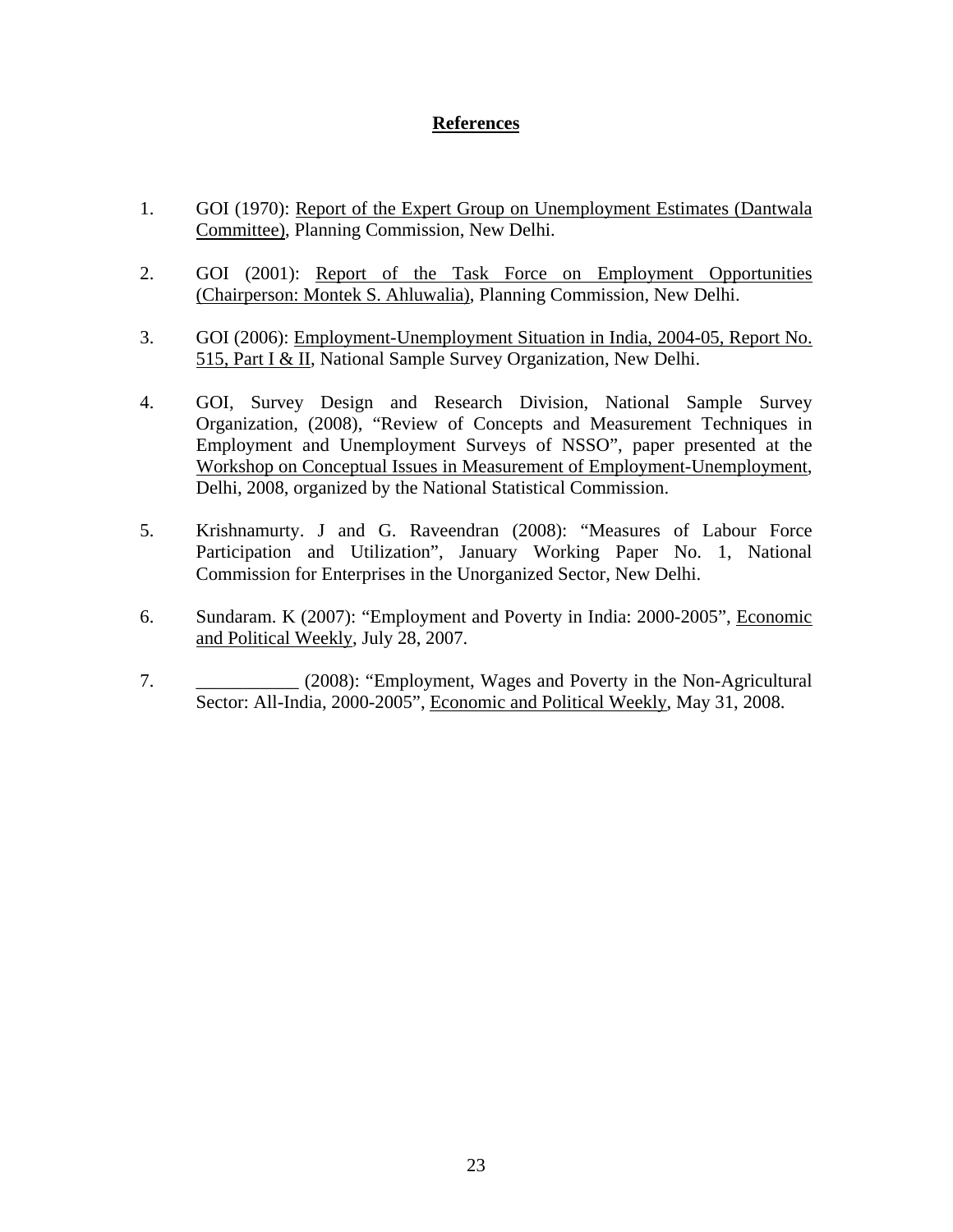| Table 1: Distribution of Rural Males & Rural Females by Number of Days         |
|--------------------------------------------------------------------------------|
| Seeking/Available for Week During the Reference Week and their Contribution to |
| Total Unemployed Person-days: All-India, 2004-05.                              |

|                                  |              | <b>Number of Persons</b> |                  | <b>Number of UE-Days</b> |                |                       |  |
|----------------------------------|--------------|--------------------------|------------------|--------------------------|----------------|-----------------------|--|
| Unemp-<br>days in<br>the<br>week | <b>Males</b> | <b>Female</b>            | <b>Total</b>     | Male days                | female<br>days | <b>Person</b><br>days |  |
| (1)                              | (2)          | (3)                      | (4)              | (5)                      | (6)            | (7)                   |  |
| $\Omega$                         | 341,415,969  | 343,132,704              | 684,548,673      | $\Omega$                 | $\Omega$       | 0                     |  |
| 0.5                              | 44,160       | 20,489                   | 64,649           | 22080                    | 10244.5        | 32324.5               |  |
|                                  | 2,613,149    | 747,457                  | 3,360,606        | 2613149                  | 747457         | 3360606               |  |
| 1.5                              | 224,116      | 65,517                   | 289,633          | 336174                   | 98275.5        | 434449.5              |  |
| $\overline{2}$                   | 5,936,259    | 2,145,842                | 8,082,101        | 11872518                 | 4291684        | 16164202              |  |
| 2.5                              | 191,201      | 88,598                   | 279,799          | 478002.5                 | 221495         | 699497.5              |  |
| 3                                | 5,774,896    | 2,442,987                | 8,217,883        | 17324688                 | 7328961        | 24653649              |  |
| 3.5                              | 459,149      | 347,827                  | 806,976          | 1607021.5                | 1217394.5      | 2824416               |  |
| 4                                | 2,810,225    | 1,330,339                | 4,140,564        | 11240900                 | 5321356        | 16562256              |  |
| 4.5                              | 93,537       | 32,454                   | 125,991          | 420916.5                 | 146043         | 566959.5              |  |
| 5                                | 1,644,249    | 710,041                  | 2,354,290        | 8221245                  | 3550205        | 11771450              |  |
| 5.5                              | 65,453       | 9,348                    | 74,801           | 359991.5<br>51414        |                | 411405.5              |  |
| 6                                | 423,023      | 156,893                  | 579,916          | 2538138<br>941358        |                | 3479496               |  |
| 6.5                              | 7,541        | $\Omega$                 | 7,541<br>49016.5 |                          | 0              | 49016.5               |  |
| $\overline{7}$                   | 7,492,731    | 3,923,223                | 11,415,954       | 52449117                 | 27462561       | 79911678              |  |
|                                  |              |                          |                  |                          |                |                       |  |
| <b>Total</b>                     | 369,195,658  | 355, 153, 719            | 724,349,377      | 109532958                | 51388448.5     | 160921406             |  |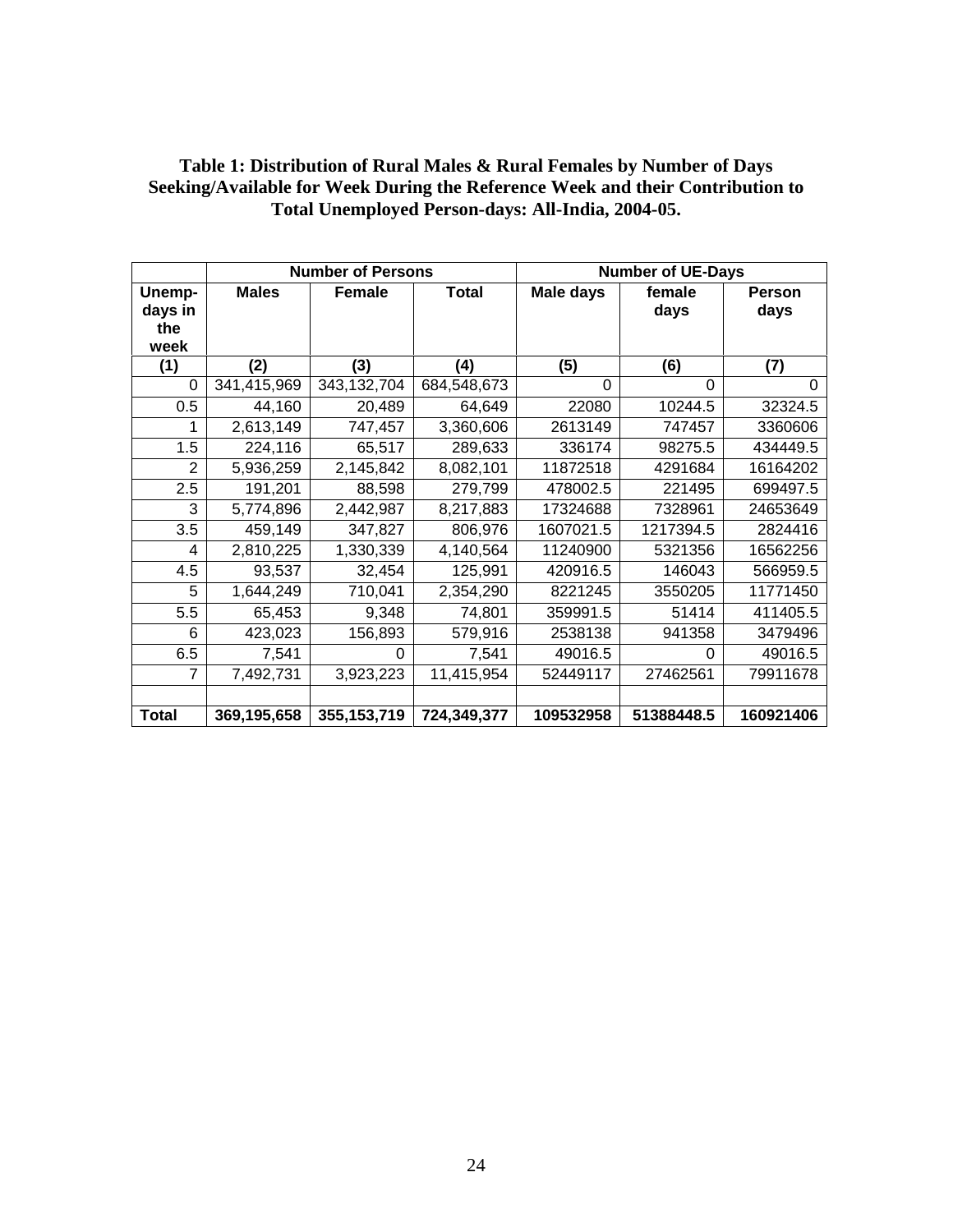## **Table 2: Per 1000 Distribution of Persons and Person-days of Unemployment by Number of Days in the Reference Week for which Seeking/Available for work by Gender and Rural Urban Location: All-India, 2004-05**

|                  | Number of Days Seeking/Available for Work |            |     |                |            |         |
|------------------|-------------------------------------------|------------|-----|----------------|------------|---------|
| Population       | $0.5 - 3.00$<br>$3.5 - 6.5$<br>Zero Days  |            |     |                | All 7-days | Total   |
| Segment          |                                           |            |     |                |            |         |
| Rural            | Persons                                   |            | 40  | 15             | 20         | 1000    |
| Male             |                                           |            |     |                |            | (369.2) |
|                  | U.E.                                      | <b>NIL</b> | 298 | 223            | 479        | 1000    |
|                  | Person-                                   |            |     |                |            | (109.5) |
|                  | days                                      |            |     |                |            |         |
| Rural            | Persons                                   | 966        | 16  | $\overline{7}$ | 11         | 1000    |
| Female           |                                           |            |     |                |            | (355.2) |
|                  | U.E.                                      | <b>NIL</b> | 247 | 219            | 534        | 1000    |
|                  | Person-                                   |            |     |                |            | (51.4)  |
|                  | days                                      |            |     |                |            |         |
| Urban<br>Persons |                                           | 938        | 24  | 9              | 29         | 1000    |
| Male             |                                           |            |     |                |            | (129.0) |
|                  | U.E.                                      | <b>NIL</b> | 168 | 129            | 703        | 1000    |
|                  | Person-                                   |            |     |                |            | (37.8)  |
|                  | days                                      |            |     |                |            |         |
| Urban            | Persons                                   | 978        | 5   | $\overline{2}$ | 15         | 1000    |
| Female           |                                           |            |     |                |            | (118.6) |
|                  | Person-                                   | <b>NIL</b> | 95  | 82             | 823        | 1000    |
|                  | days                                      |            |     |                |            | (14.5)  |

Per 1000 Distribution of Persons and of Unemployed Person-Days by Number of Days Seeking/Available for work in the Reference Week

Notes: 1 Author's estimate from Analysis of in a Unit Record Data.

 2 Figures within brackets relate to the estimated number ( in millions) of persons/ Unemployed (U.E.) Person-days.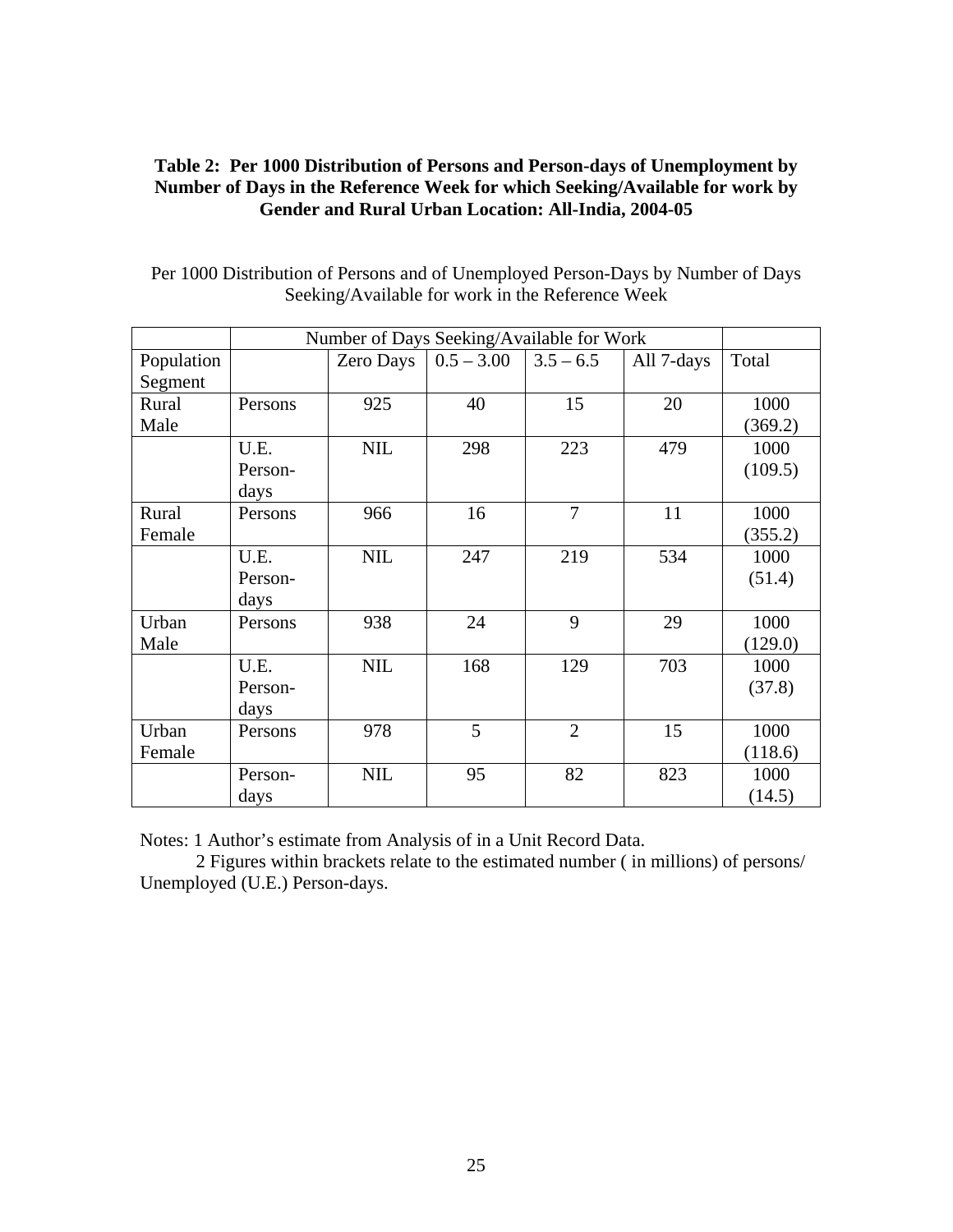## **Table 3: Per 1000 Distribution of Persons Seeking/Available for work on all 7-days of the Reference Week by Broad Usual Activity Status by Gender and Rural – Urban Location: All-India, 2004-05.**

| <b>Activity Status</b>     | <b>Rural Males</b> | Rural<br>Females | <b>Urban Males</b> | Urban<br>Females | Total  |
|----------------------------|--------------------|------------------|--------------------|------------------|--------|
| Self-employed on           | 149                | 76               | 55                 | 16               | 97     |
| <b>Usual Principal</b>     |                    |                  |                    |                  |        |
|                            | (137)              | (62)             | (91)               | (23)             | (101)  |
| <b>Status</b>              |                    |                  |                    |                  |        |
| RWS-worker on              | 15                 | $\overline{7}$   | 64                 | 43               | 27     |
| <b>Usual Principal</b>     | (10)               | (5)              | (51)               | (37)             | (18)   |
| <b>Status</b>              |                    |                  |                    |                  |        |
| <b>Casual Labourers on</b> | 346                | 369              | 95                 | 75               | 268    |
| <b>Usual Principal</b>     | (531)              | (544)            | (229)              | (141)            | (449)  |
| <b>Status</b>              |                    |                  |                    |                  |        |
| Work Force on              | 510                | 452              | 214                | 133              | 392    |
| <b>Usual Principal</b>     | (678)              | (611)            | (371)              | (201)            | (568)  |
| <b>Status</b>              |                    |                  |                    |                  |        |
| Work Force on              | 58                 | 94               | 53                 | 35               | 63     |
| <b>Usual Subsidiary</b>    | (68)               | (94)             | (53)               | (54)             | (70)   |
| <b>Status</b>              |                    |                  |                    |                  |        |
| Unemployed on              | 417                | 426              | 713                | 761              | 520    |
| <b>UPSS</b>                | (243)              | (266)            | (556)              | (668)            | (339)  |
| <b>Outside Labour</b>      | 15                 | 28               | 21                 | 71               | 25     |
| Force on UPSS              | (11)               | (29)             | (20)               | (78)             | (22)   |
| All                        | 1000               | 1000             | 1000               | 1000             | 1000   |
| <b>Number of Persons</b>   | 7.5                | 3.9              | 3.8                | 1.7              | 16.9   |
| (in million)               | (13.0)             | (6.5)            | (4.9)              | (2.0)            | (26.4) |
|                            |                    |                  |                    |                  |        |
|                            |                    |                  |                    |                  |        |
|                            |                    |                  |                    |                  |        |

Per 1000 Distribution of Persons Seeking/Available for work by Usual Activity Status

Notes: 1 Estimates are based on an analysis of Unit Record Data 2. Figures within brackets relate to those who are seeking/available for work for the major part of the reference week i.e. for 3.5 days or more. 3. UPSS: Usual (principal plus subsidiary) status.